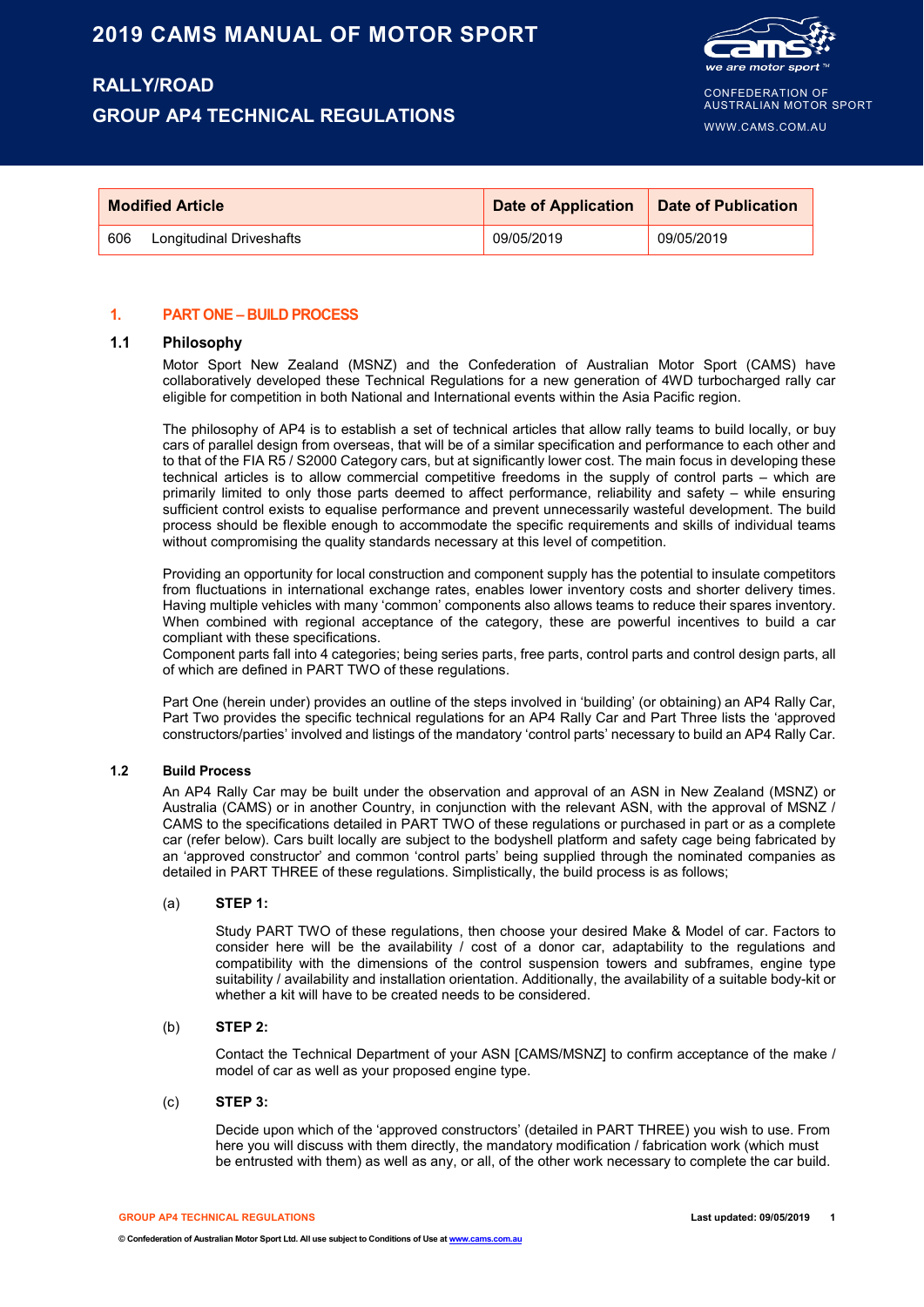Apart from the dimensionally controlled bodyshell / safety cage fabrication work, the rest of the build can be performed by any competent party using the 'control parts' as specified.

## (d) **STEP 4:**

Upon completion of the AP4 bodyshell (by an 'approved constructor') an inspection must be requested from the ASN [CAMS/MSNZ] prior to any further work being undertaken. Upon inspection and subsequent validation (of the bodyshell) a Logbook / Passport may be issued and Safety Cage Homologation will be issued by the ASN in conjunction with the attachment of an ID plate. Alternatively a Homologation Document may be issued for the vehicle by the ASN. From here the final detail and painting of the bodyshell including the fitment of the body kit may progress.

#### (e) **STEP 5:**

The fitment of the ID plate, or alternatively the issuing of a ASN Homologation Document, acknowledges the creation of an AP4 rally car and from here the build process (assembly work) may continue in full compliance with PART TWO of the regulations, using the mandatory 'control parts', series parts and/or free parts as prescribed. Any inquiries or guidance sought at this point should be directed to the ASN [CAMSMSNZ].

#### (f) **STEP 6:**

Upon completion, the car will be subject to a final safety and eligibility inspection by the ASN [CAMS/MSNZ] from which point and upon acceptance the car will become eligible for competition.

Alternatively a 'Maxi Rally' car (being a car in compliance with the 2013 Specific Regulations for "Maxi Rally" Vehicles – Rallies), may be purchased directly from the constructor in Argentina or through their approved agent as detailed in PART THREE of these regulations. A 'Maxi Rally' car may also be purchased in 'kit form' and assembled in compliance with the stated regulations. Such cars (provided they maintain compliance with these regulations) will be accepted as meeting the eligibility criteria of Group AP4.

## (g) **IMPORTANT NOTE 1:**

Approval of a proposed make / model of car as well as that of the proposed series engine MUST be sought from the ASN [CAMS/MSNZ] prior to the commencement of build. For CAMS AP4 Constructor Approval this will include the creation of an AP4 Homologation Document, for each Approved Constructor, which will provide the details of the approved vehicle.

## (h) **IMPORTANT NOTE 2:**

During the build process, the prescriptions of FIA Appendix J article 253 Safety Equipment shall be followed explicitly, unless detailed otherwise in PART TWO of these Technical Regulations.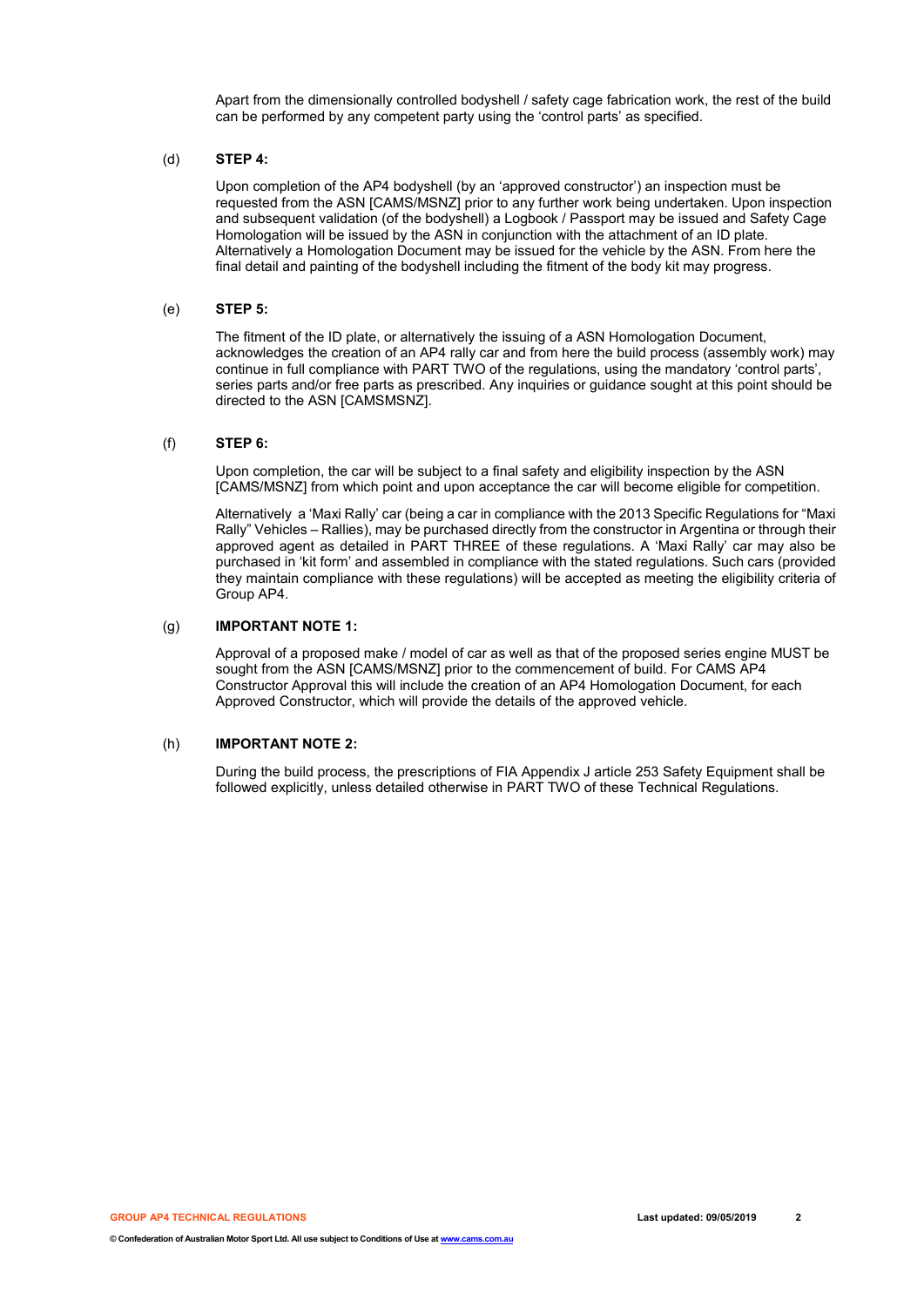# **2. PART TWO – TECHNICAL REGULATIONS**

| AP4 Article No. &<br>FIA Reference No. | <b>Component part.</b><br>Category of | <b>REGULATION</b>                                                                                                                                                                                                                                                                                                                                                                                                                                                                                                                                                                                                                                                                                                                                                                                                                                                                                                                                               |
|----------------------------------------|---------------------------------------|-----------------------------------------------------------------------------------------------------------------------------------------------------------------------------------------------------------------------------------------------------------------------------------------------------------------------------------------------------------------------------------------------------------------------------------------------------------------------------------------------------------------------------------------------------------------------------------------------------------------------------------------------------------------------------------------------------------------------------------------------------------------------------------------------------------------------------------------------------------------------------------------------------------------------------------------------------------------|
| Article 1.0                            |                                       | <b>Definition</b>                                                                                                                                                                                                                                                                                                                                                                                                                                                                                                                                                                                                                                                                                                                                                                                                                                                                                                                                               |
|                                        |                                       | GROUP AP4 is a rally category developed for National and Regional competition for forced induction 4 wheel-drive cars. It is based upon the<br>principles of the FIA Group R5 category and is intended to create cars of similar performance, as well as that of the Super 2000 Rallies and<br>Group N (including R4) categories.<br>The concept of the AP4 Rally Car is to produce a build specification / technical regulation that ensures cars can be locally built from locally<br>sourced component parts controlled either directly or indirectly by the ASN [CAMS/MSNZ]. The overriding intention is to ensure that the build<br>specification is controlled whilst guaranteeing that initial build as well as ongoing maintenance costs are kept within realistic bounds.<br>Manufacturer / Dealer involvement is encouraged with respect to promoting their brand through support of Competitors / Teams in building and<br>campaigning their marque. |
| <b>Article 1.1</b>                     |                                       | <b>General Conditions</b>                                                                                                                                                                                                                                                                                                                                                                                                                                                                                                                                                                                                                                                                                                                                                                                                                                                                                                                                       |
|                                        |                                       | Any specific inquiry relative to these regulations shall be directed to the ASN [CAMS/MSNZ].<br>These regulations shall be read in conjunction with:<br>AP4 - The Build Process (Part One, appended to these regulations); and<br>$\bullet$<br>FIA Appendix J article 253 Safety Equipment -reference current version at - http://www.fia.com/regulation/category/123<br>$\bullet$<br>A national vehicle Logbook / Passport, issued by the ASN [CAMS/MSNZ] is mandatory. The Logbook / Passport shall be issued upon inspection<br>and approval of the completed AP4 bodyshell [refer article 9.0] and approval of the engine type [refer article 2.2].<br>AP4 cars used in rallies (on open roads) must be legally registered for road use; hence all national road transport legislation must be complied<br>with. For Australia this will require the approval of a relevant State or Territory Rally Vehicle Registration Scheme or similar.                |
| <b>Article 2.0</b>                     |                                       | Homologation                                                                                                                                                                                                                                                                                                                                                                                                                                                                                                                                                                                                                                                                                                                                                                                                                                                                                                                                                    |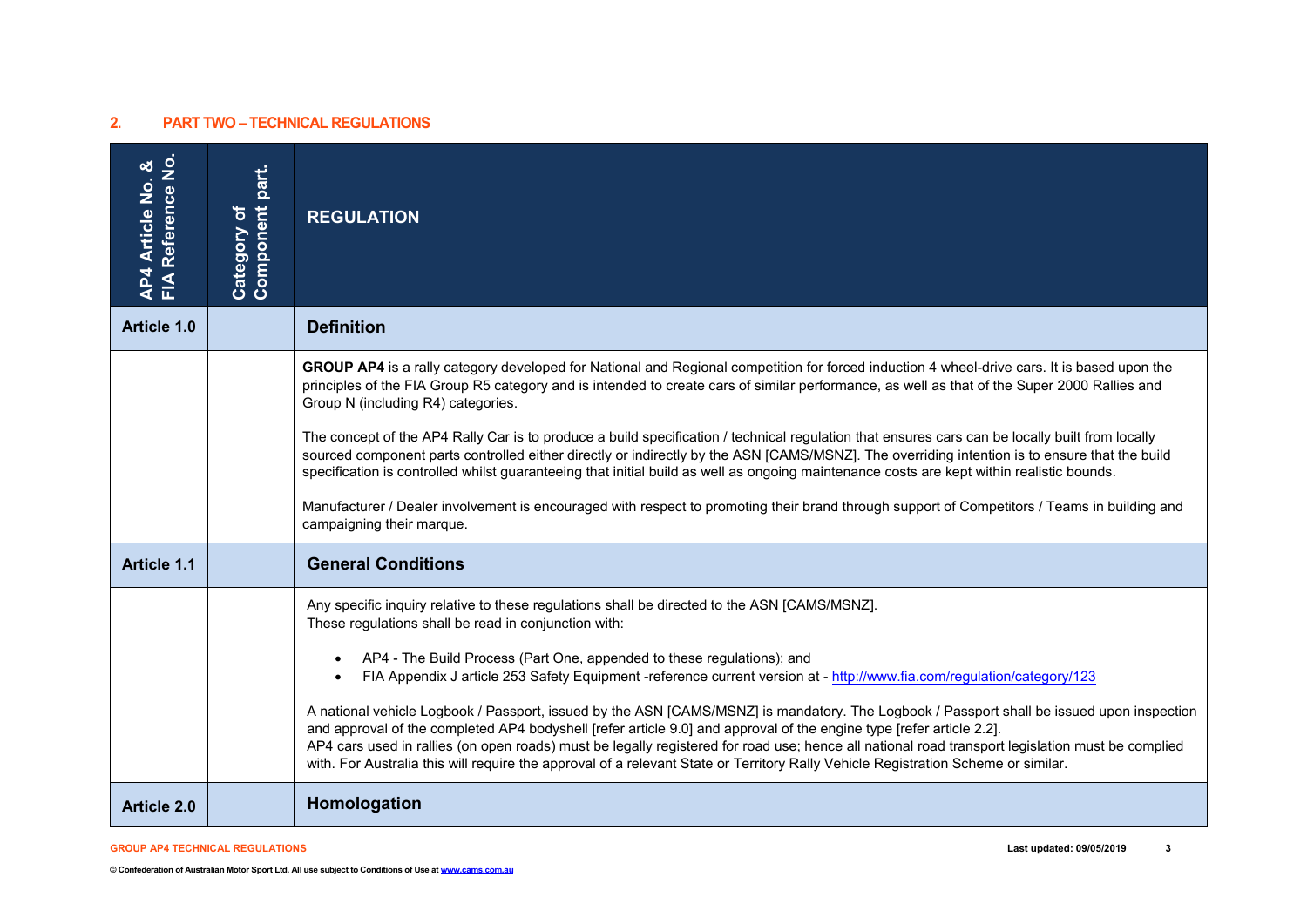|                    |           | The basis of the AP4 Rally Car is a Series Production Vehicle, meaning a vehicle (model) that has been manufactured in a certain number of<br>identical examples using series production methods destined for public road use and available through the normal commercial channels of the<br>manufacturer.<br>Eligible cars (base model) do not necessarily have to appear on the list of FIA homologations issued by the FIA. Technical information and<br>specifications shall be sourced either from the FIA Homologation Form (where the model is homologated) or directly from the car manufacturer<br>for the model concerned.<br>An ASN (CAMS / MSNZ) may issue AP4 Homologation documents for a specific AP4 Constructor for a model/make of vehicle and for a specific<br>constructor of AP4 Control Components.<br>Note: Cars [built to and in compliance with these regulations] may be accepted in International Rallies within the Asia Pacific region<br>where authorised by the Regional Rally Sporting Regulations and/or approved by the APRC Secretariat (refer APRC National<br>Vehicle Approval Form).                                                                                                                                                                                                                                               |
|--------------------|-----------|--------------------------------------------------------------------------------------------------------------------------------------------------------------------------------------------------------------------------------------------------------------------------------------------------------------------------------------------------------------------------------------------------------------------------------------------------------------------------------------------------------------------------------------------------------------------------------------------------------------------------------------------------------------------------------------------------------------------------------------------------------------------------------------------------------------------------------------------------------------------------------------------------------------------------------------------------------------------------------------------------------------------------------------------------------------------------------------------------------------------------------------------------------------------------------------------------------------------------------------------------------------------------------------------------------------------------------------------------------------------------|
| <b>Article 2.1</b> |           | <b>Eligible cars</b>                                                                                                                                                                                                                                                                                                                                                                                                                                                                                                                                                                                                                                                                                                                                                                                                                                                                                                                                                                                                                                                                                                                                                                                                                                                                                                                                                     |
|                    |           | Large Scale Series Production Touring Cars of:<br>• either 2 or 4 door bodyshell configuration;<br>either left or right-hand drive configuration; and<br>at least four factory seating positions; according to the dimensions defined under FIA Group A.<br>$\bullet$                                                                                                                                                                                                                                                                                                                                                                                                                                                                                                                                                                                                                                                                                                                                                                                                                                                                                                                                                                                                                                                                                                    |
| <b>Article 2.2</b> |           | <b>Eligible Engines</b>                                                                                                                                                                                                                                                                                                                                                                                                                                                                                                                                                                                                                                                                                                                                                                                                                                                                                                                                                                                                                                                                                                                                                                                                                                                                                                                                                  |
|                    | <b>SP</b> | Either a "Series Production Engine" or the "AP4 Designated Joker Engine" are authorised, under the following conditions:<br>4 cylinder up to a maximum capacity of 1620* cm3 (being 2754 cm3 with 1.7 forced induction coefficient applied).<br>$\bullet$<br><b>Note:</b> The bore/stroke may be adjusted to achieve the designated 1620 cm3 capacity.<br>At least 2500 identical engine units must have been produced in 12 consecutive months. It will be possible to count models from<br>$\bullet$<br>another manufacturer, provided that they are equipped with the same engine (strictly identical) and produced in a quantity of at least<br>5000 units in 12 consecutive months.<br>The AP4 designated engine is:<br>o EP6 'Prince' series 1598cc turbocharged engine.<br>Note 1: Under these regulation's a "Series Production Engine" is defined as; any engine fitted to a (model of car) from that manufacturer<br>that is/has been on sale to the general public and/or an engine fitted to a (model of car) from another manufacturer that utilises<br>the same common construction platform. All engine proposals will be subject to approval through the respective ASN prior to<br>becoming eligible for use under these regulations.<br>Note 2: The "AP4 Designated Joker Engine" may be utilised as an alternative to the "Series Production Engine". |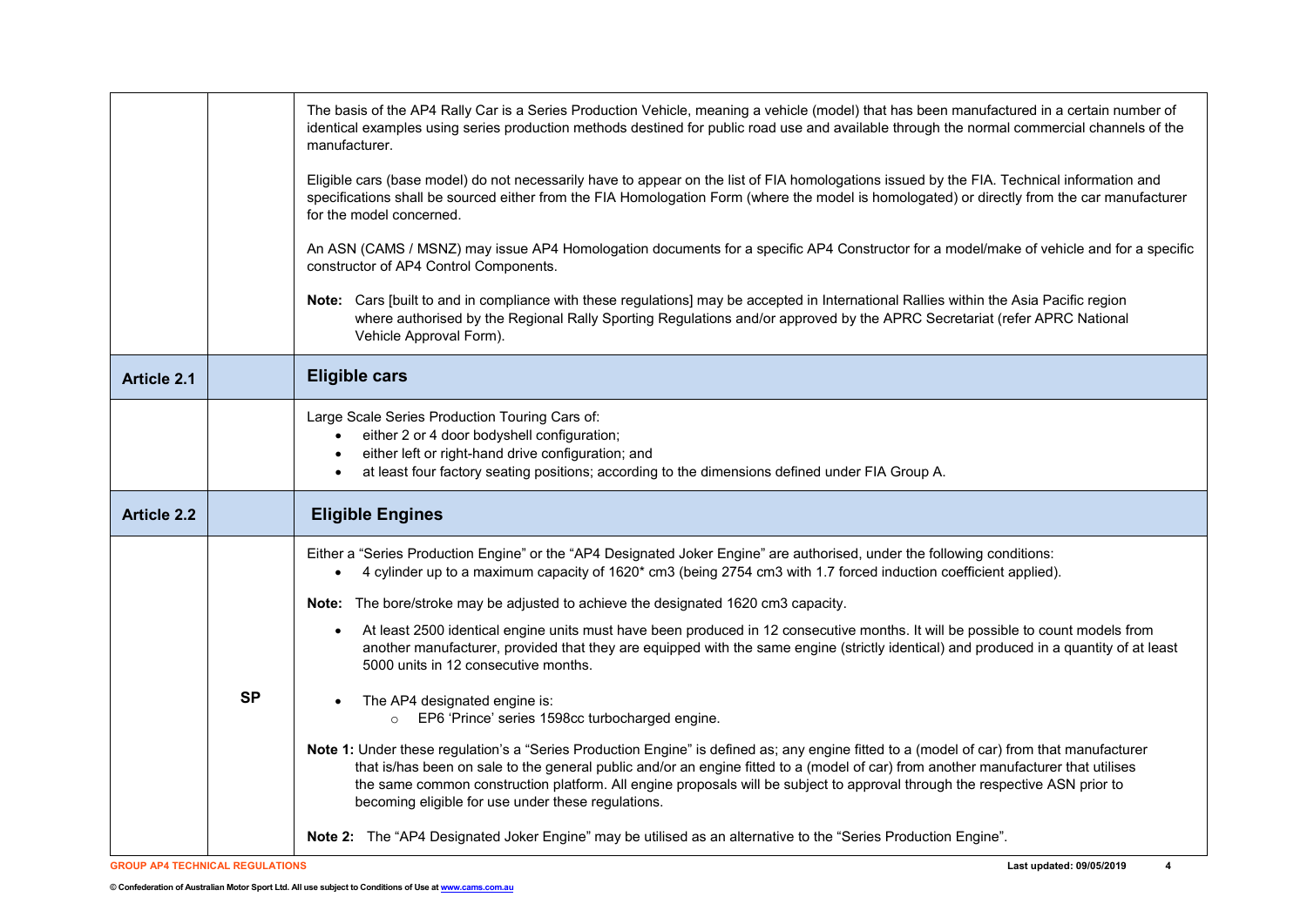|                    |            | Note 3: National Series Regulations may authorise other engines and capacity options.                                                                                                                                                                                                                                                                                                                                                                                                                                                             |
|--------------------|------------|---------------------------------------------------------------------------------------------------------------------------------------------------------------------------------------------------------------------------------------------------------------------------------------------------------------------------------------------------------------------------------------------------------------------------------------------------------------------------------------------------------------------------------------------------|
| <b>Article 2.3</b> |            | <b>Component Parts</b>                                                                                                                                                                                                                                                                                                                                                                                                                                                                                                                            |
|                    |            | Component parts of the car are classified as follows and identified in the column to the left of the applicable article:                                                                                                                                                                                                                                                                                                                                                                                                                          |
|                    | <b>SP</b>  | <b>Series Part:</b><br>Being original parts or replacement parts identical to the original parts as fitted to the car / engine at the time of manufacture or<br>subsequently replaced due to use or accident. All such parts shall be available through the original car manufacturer's dealer network.<br>All relevant specifications shall be referenced from the manufacturers' official data or applicable FIA homologation form.<br>A series production engine or the AP4 designated engine shall be classified as a 'Series Part'.<br>Note: |
|                    | <b>CP</b>  | <b>Control Part:</b><br>Being parts that are detailed in the control part lists, obtained from the stated control parts supplier and fitted to the car as detailed in<br>these regulations. Such parts may only be modified where specifically authorised in the relevant article concerned. Refer PART THREE<br>for the list of 'control parts'.                                                                                                                                                                                                 |
|                    | <b>CDP</b> | <b>Controlled Design Part:</b><br>Being parts that are controlled relative to an approved design / specification (as detailed under the relevant article) which may be freely<br>sourced. Refer PART THREE for listings of 'Controlled Design Parts'.<br>Gearboxes listed in Part Three List 3 of these regulations shall be classified as a 'Control Design Part'.<br>Note:                                                                                                                                                                      |
|                    | <b>FP</b>  | <b>Free Part:</b><br>Being parts that may be freely sourced. Such parts may be removed or replaced with another part on condition that the substitute part<br>has no additional function relative to the part it replaces. These parts may have other conditions imposed under these technical<br>regulations.                                                                                                                                                                                                                                    |
| <b>Article 2.4</b> |            | <b>Authorised Modifications and Additions</b>                                                                                                                                                                                                                                                                                                                                                                                                                                                                                                     |
|                    |            | These regulations are written in terms of authorisation therefore any modification and/or addition [to the Series model represented] not expressly<br>authorised hereinafter is prohibited.                                                                                                                                                                                                                                                                                                                                                       |
|                    |            | The limits of the modifications and fittings allowed shall be specified under the appropriate article.<br>Apart from these, any part worn through use or accident can only be replaced by a part as specified within these regulations.<br>Nuts, bolts and screws; throughout the car may be replaced by any other nut, bolt or screw and have any kind of locking device (washer, locknut<br>etc.), provided the strength characteristics are equal or greater, or unless specified otherwise.                                                   |
|                    |            | Modifications specifically approved for AP4                                                                                                                                                                                                                                                                                                                                                                                                                                                                                                       |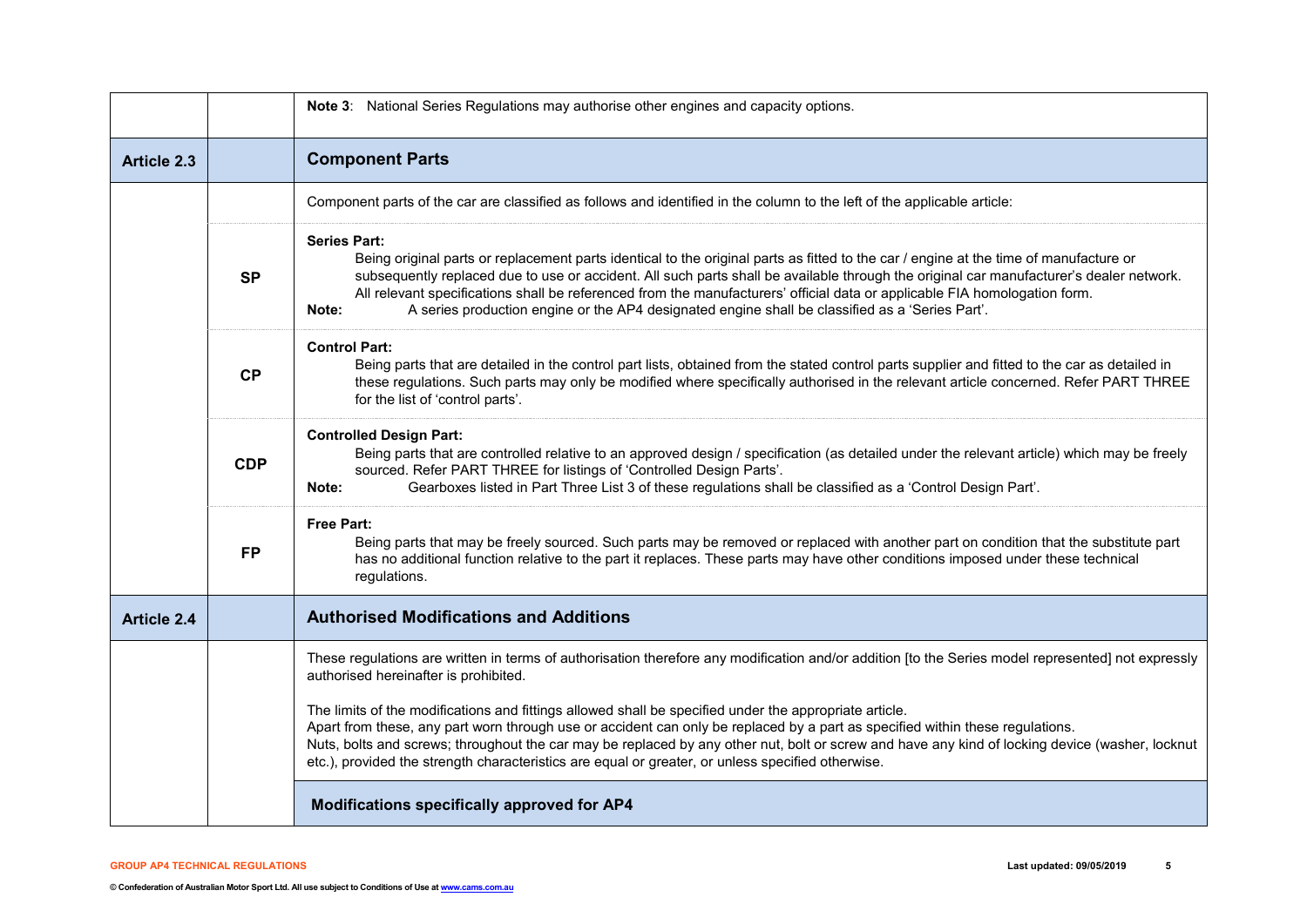|                    |           | The following parts / modifications must be specifically approved under AP4 and detailed in the car's National Logbook / Passport / ASN<br>Homologation:<br>Safety cage; design and homologation to be approved by CAMS/MSNZ [ASN], refer FIA document 'Homologation Regulations for<br>$\bullet$<br>Safety Cages'.<br>Seat supports and anchorages; design to be approved in conjunction with the safety cage homologation, or ASN Homologation.<br>$\bullet$<br>Safety harness mounting points; design to be approved in conjunction with the safety cage homologation.<br>$\bullet$<br>Modifications / lightening of the bodyshell; to be approved in conjunction with the ASN.<br>$\bullet$<br><b>Materials</b><br>Notwithstanding the above, the use of magnesium alloy, ceramics and/or titanium alloy is not authorised except in the case of those parts fitted<br>to the series model.                                                                                                                                                                                                                                                                                                                                                                                                                                                                                                          |
|--------------------|-----------|----------------------------------------------------------------------------------------------------------------------------------------------------------------------------------------------------------------------------------------------------------------------------------------------------------------------------------------------------------------------------------------------------------------------------------------------------------------------------------------------------------------------------------------------------------------------------------------------------------------------------------------------------------------------------------------------------------------------------------------------------------------------------------------------------------------------------------------------------------------------------------------------------------------------------------------------------------------------------------------------------------------------------------------------------------------------------------------------------------------------------------------------------------------------------------------------------------------------------------------------------------------------------------------------------------------------------------------------------------------------------------------------------------|
| <b>Article 2.5</b> |           | <b>Minimum Weights</b>                                                                                                                                                                                                                                                                                                                                                                                                                                                                                                                                                                                                                                                                                                                                                                                                                                                                                                                                                                                                                                                                                                                                                                                                                                                                                                                                                                                   |
|                    |           | The minimum weight of the actual car shall be 1230kg under the conditions set out below:<br>The actual car weight; this is the real weight of the car, with only one spare wheel and neither the driver, nor co-driver, nor their safety<br>$\bullet$<br>equipment (being the helmets and FHR devises of both drivers).<br>When two spare wheels are carried in the car, the second spare wheel must be removed before weighing.<br>$\bullet$<br>The use of ballast is permitted under the conditions provided for in FIA App J Article 252-2.2.<br>The minimum weight of the competing car shall be 1390kg under the conditions set out below:<br>The competing car weight is the weight of the car as it competes with the crew on-board (driver + co-driver with their safety equipment)<br>$\bullet$<br>and one spare wheel.<br>When two spare wheels are carried in the car, the second spare wheel must be removed before weighing.<br>$\bullet$<br>At no time during the competition may a car weigh less than this minimum weight.<br>$\bullet$<br>In case of a dispute during weighing of the competing car, the driver and co-driver as well as their safety equipment will be removed;<br>$\bullet$<br>this includes their helmets and FHR's, and the car will be re-weighed.<br>The use of ballast is permitted under the conditions provided for in FIA App J Article 252-2.2.<br>$\bullet$ |
| Article 3.0        |           | <b>Engine - Specification</b>                                                                                                                                                                                                                                                                                                                                                                                                                                                                                                                                                                                                                                                                                                                                                                                                                                                                                                                                                                                                                                                                                                                                                                                                                                                                                                                                                                            |
|                    | <b>SP</b> | The engine manufacturers official data or [where homologated] the FIA homologation data shall be referenced. The engine capacity, including<br>the bore and stroke measurements, shall be detailed in the cars Logbook / Passport.<br>A re-bore of the engine block [standard engine reconditioning practices] is authorised to a maximum of 1.0 mm without this leading to the<br>capacity class limit being exceeded.                                                                                                                                                                                                                                                                                                                                                                                                                                                                                                                                                                                                                                                                                                                                                                                                                                                                                                                                                                                  |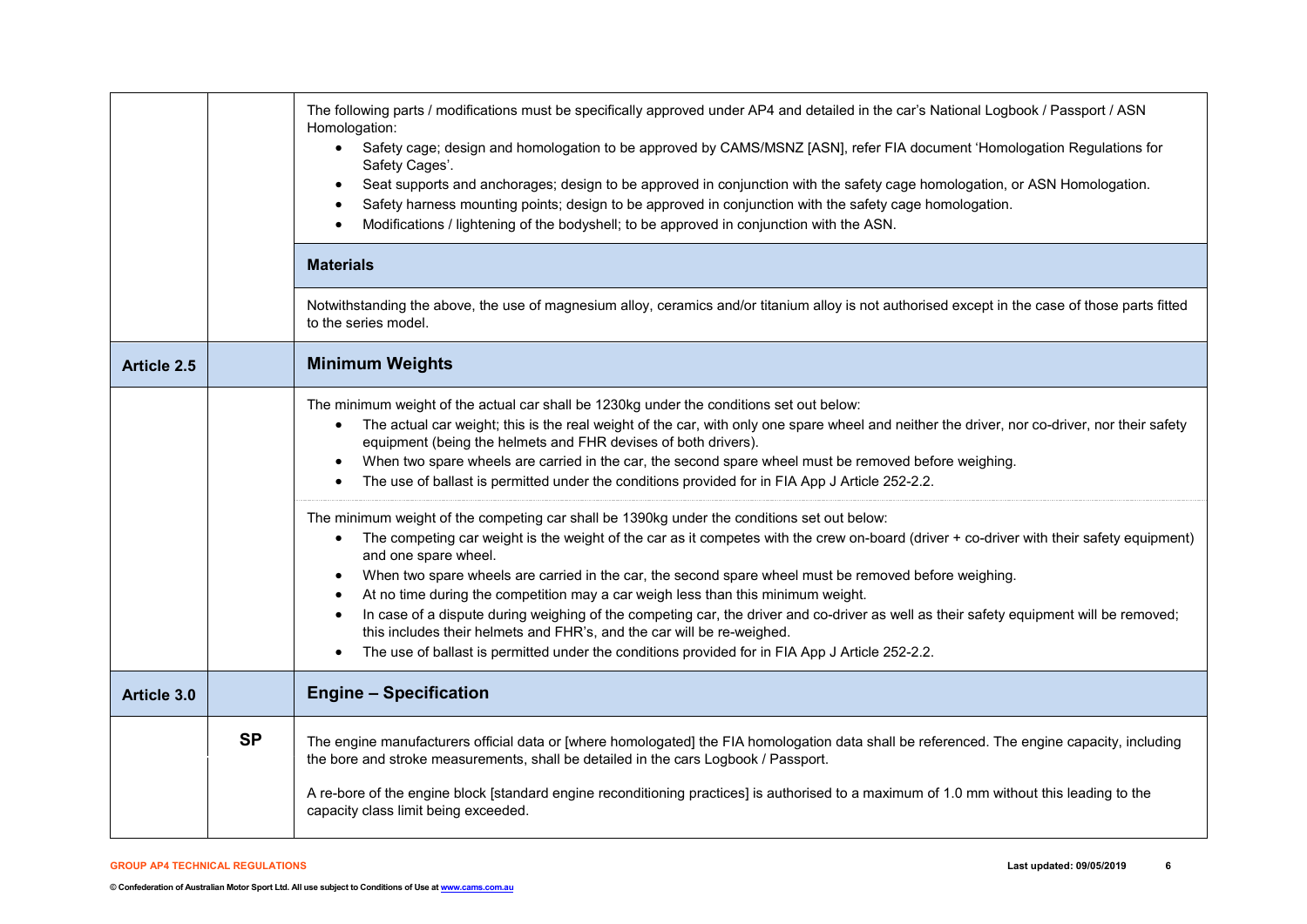|     | <b>SP</b> | Re-sleeving of the engine block is authorised provided the sleeves have a circular internal section and are concentric with the cylinders, dry or<br>wet and distinct from one another.<br>For the sole purpose of being able to fit the gearbox, as well as some ancillary equipment such as engine mounts, local external machining of<br>the engine block is authorised.<br>Engine fasteners {screws, bolts, studs, nuts etc.} may be changed provided that the replacements are made from ferrous material.<br><b>Engine Performance Controls</b><br>Engine performance shall be regulated. This is to be controlled by:<br>Engine (air) restrictor; and/or<br>Car weight.<br>Additionally (at a later date) the following controls may be introduced:<br>Throttle valve size; and/or<br>$\bullet$<br>FIA boost control system; and/or<br>Control ECU.<br>Note: Engine performance shall be aligned to the current FIA Group R5 power to weight ratio. |
|-----|-----------|------------------------------------------------------------------------------------------------------------------------------------------------------------------------------------------------------------------------------------------------------------------------------------------------------------------------------------------------------------------------------------------------------------------------------------------------------------------------------------------------------------------------------------------------------------------------------------------------------------------------------------------------------------------------------------------------------------------------------------------------------------------------------------------------------------------------------------------------------------------------------------------------------------------------------------------------------------|
| 301 |           | <b>Engine Position and Mountings</b>                                                                                                                                                                                                                                                                                                                                                                                                                                                                                                                                                                                                                                                                                                                                                                                                                                                                                                                       |
|     |           | The engine may be orientated in either a longitudinal or transverse position under the following conditions:<br>The engine may be moved in its compartment in relation to the series model although it may not be moved outside of the parameters of<br>the original compartment;<br>The top 1/3rd (section) of the bulkhead shall not be modified / changed in order to accommodate engine placement, save that;<br>Manufacturer installed brackets may be removed; and<br>$\circ$<br>Manufacturer moulded pressings and forming's may be trimmed or removed no further reward than the predominant plane of<br>$\circ$<br>the bulkhead panel.<br>Note: The bulkhead is defined as the panel that extends from the horizontal floor-pan to the bottom of the windscreen aperture. Reference<br>diagram below:                                                                                                                                             |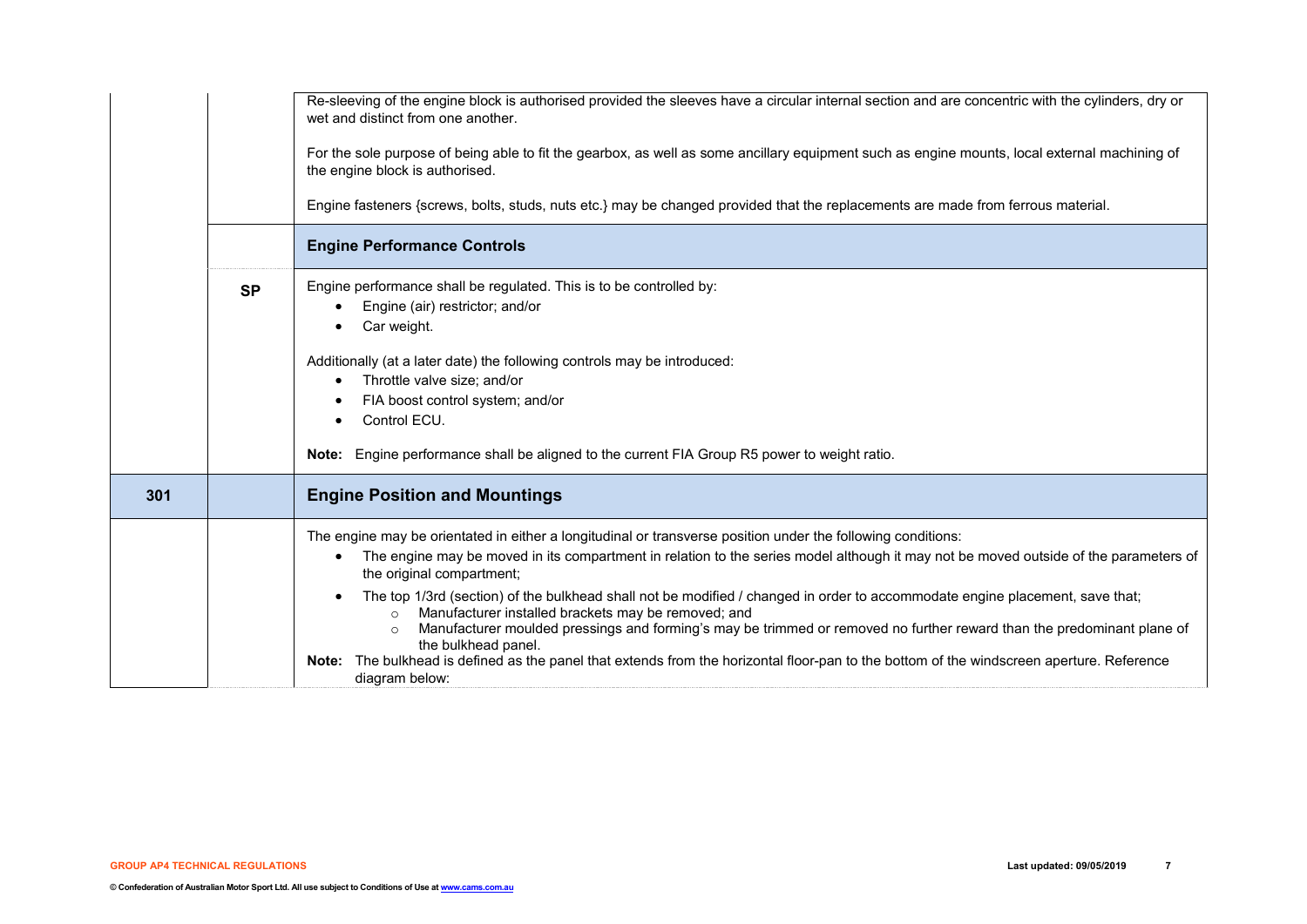|                                        |           | A: Defined Bulkhead Height<br><b>B: Top 1/3rd Section of Bulkhead</b>                                                                                                                                                                                                                                                                                                                                                                                                                                                                                                            |
|----------------------------------------|-----------|----------------------------------------------------------------------------------------------------------------------------------------------------------------------------------------------------------------------------------------------------------------------------------------------------------------------------------------------------------------------------------------------------------------------------------------------------------------------------------------------------------------------------------------------------------------------------------|
|                                        | <b>FP</b> | Mountings are a free part hence the number and position is not controlled.                                                                                                                                                                                                                                                                                                                                                                                                                                                                                                       |
| 317                                    |           | <b>Piston (complete)</b>                                                                                                                                                                                                                                                                                                                                                                                                                                                                                                                                                         |
|                                        | SP/FP     | The series part is authorised, or a free part is authorised under the following conditions:<br>The minimum permissible weight of a piston (with pin, circlips and rings) is 350 grams.<br>Each piston must have at least three piston rings with a minimum (singular ring) thickness of 0.95 mm.<br>$\bullet$                                                                                                                                                                                                                                                                    |
| 318                                    |           | <b>Connecting Rod</b>                                                                                                                                                                                                                                                                                                                                                                                                                                                                                                                                                            |
|                                        | SP/FP     | The series part is authorised, or a free part is authorised under the following conditions:<br>The minimum permissible weight of a connecting rod (with cap, bolts and bearings) is 450 grams.<br>$\bullet$<br>Only steel is authorised.<br>The rod cap (big-end) bolts shall be ferrous.                                                                                                                                                                                                                                                                                        |
| 319                                    |           | <b>Crankshaft</b>                                                                                                                                                                                                                                                                                                                                                                                                                                                                                                                                                                |
|                                        | $SP$ / FP | The series part is authorised or a free part is authorised, in both cases the following conditions shall be respected;<br>The minimum permissible weight of the crankshaft (including pilot bearing) shall remain within 5% of the series part weight, irrespective<br>of the following conditions;<br>The crankshaft may be subjected to additional mechanical treatment and machining; and<br>The main and connecting rod bearing journals may be reclaimed respecting the standard width.<br>The width and diameter of each crankshaft journal may be increased.<br>$\bullet$ |
|                                        | <b>FP</b> | Crankshaft pulleys / gears may be freely sourced.                                                                                                                                                                                                                                                                                                                                                                                                                                                                                                                                |
| 320                                    |           | <b>Flywheel</b>                                                                                                                                                                                                                                                                                                                                                                                                                                                                                                                                                                  |
| <b>GROUP AP4 TECHNICAL REGULATIONS</b> |           | Last updated: 09/05/2019<br>8                                                                                                                                                                                                                                                                                                                                                                                                                                                                                                                                                    |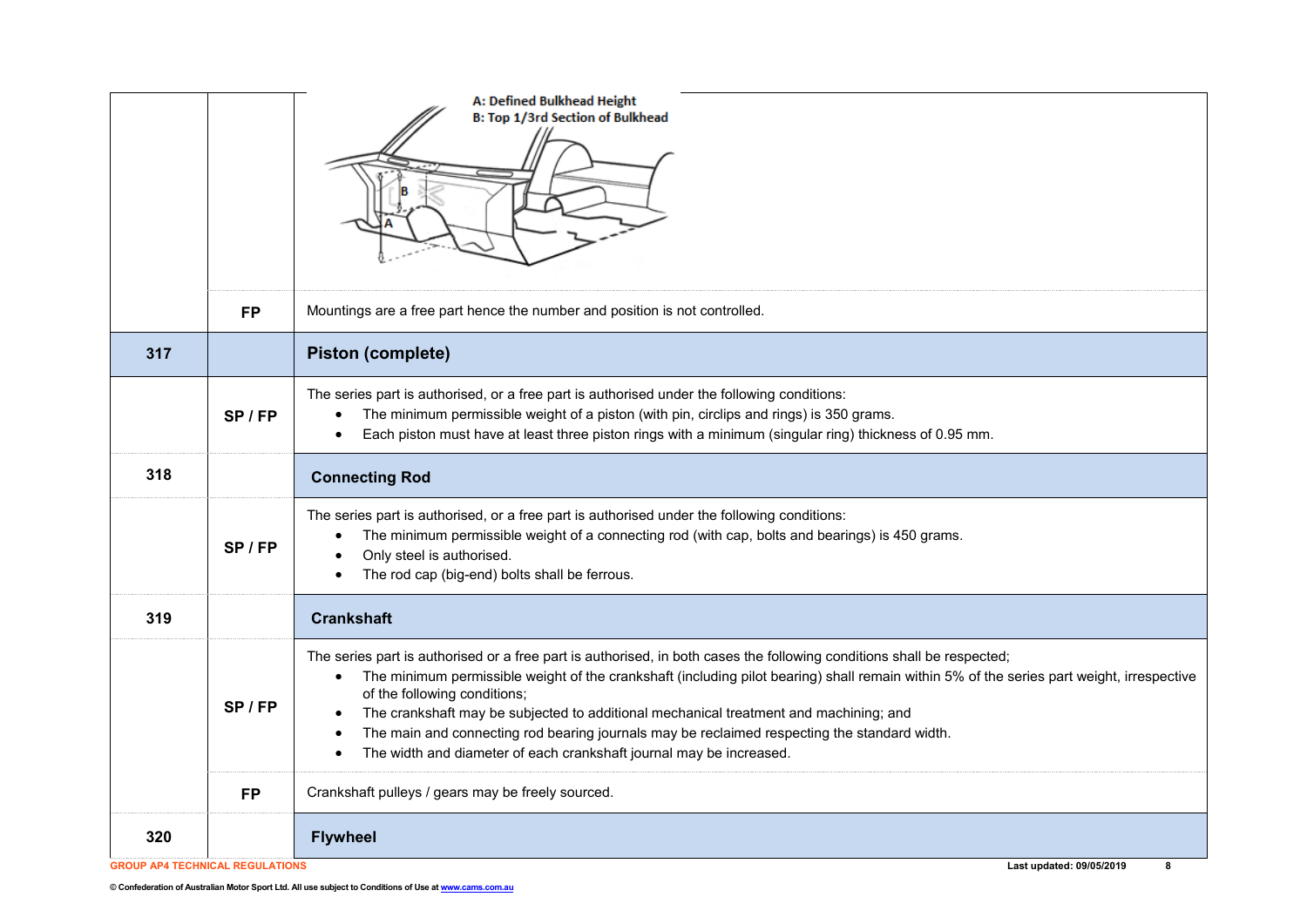|        | $SP$ / FP | The series part is authorised, or a free part is authorised under the following conditions:<br>The minimum permissible weight of the flywheel (including starter ring and fixing bolts) is 3500 grams;<br>$\bullet$<br>It must be made in one-piece with the exception of the starter ring;<br>$\bullet$<br>The starter ring must be integrated with the flywheel and must respect a minimum diameter of 250 mm; and<br>$\bullet$<br>Only steel is authorised. Otherwise be approved as a control part in conjunction with a control gear box component.<br>$\bullet$ |
|--------|-----------|-----------------------------------------------------------------------------------------------------------------------------------------------------------------------------------------------------------------------------------------------------------------------------------------------------------------------------------------------------------------------------------------------------------------------------------------------------------------------------------------------------------------------------------------------------------------------|
|        | CP        | A flywheel may be authorised as a control component in conjunction with a control gear box package.                                                                                                                                                                                                                                                                                                                                                                                                                                                                   |
| 321    |           | <b>Cylinder Head</b>                                                                                                                                                                                                                                                                                                                                                                                                                                                                                                                                                  |
|        | <b>SP</b> | Only the series part is authorised and shall respect the following conditions:<br>The material shall remain standard.<br>The valve seats as well as the valve guides are free although the respective (operating) angles of the valves shall not be changed.<br>$\bullet$<br>The gasket face (plane) may be re-surfaced by a maximum of 1 mm (for adjusting the compression ratio).<br>$\bullet$                                                                                                                                                                      |
| 322    |           | <b>Cylinder head gasket</b>                                                                                                                                                                                                                                                                                                                                                                                                                                                                                                                                           |
|        | <b>FP</b> | The cylinder head gasket may be freely sourced.                                                                                                                                                                                                                                                                                                                                                                                                                                                                                                                       |
| 324    |           | <b>Injection System</b>                                                                                                                                                                                                                                                                                                                                                                                                                                                                                                                                               |
|        | $SP$ / FP | The series part (system) is authorised, or a new system may be accepted under the following criteria:<br>The maximum number of injectors shall be equal to the number of cylinders, or the number fitted to the series engine.<br>A new injector rail of free design is authorised, fitted with threaded connectors for connecting the lines and the fuel pressure regulator.<br>$\bullet$<br>Any other additional injection system (such as water) is prohibited.<br>$\bullet$                                                                                       |
| 324(d) |           | <b>Throttle Valve Housing</b>                                                                                                                                                                                                                                                                                                                                                                                                                                                                                                                                         |
|        |           | The series part (throttle valve housing) is authorised, or a free part is authorised. The following conditions apply:<br>Only a single throttle body is authorised;                                                                                                                                                                                                                                                                                                                                                                                                   |
|        | $SP$ / FP | The maximum opening size (at the butterfly) is 64 mm +/- 0.25 mm;<br>The housing may be modified externally but not the diameter of the opening of the butterfly; and<br>The housing mounting 'bolts' shall be drilled for the possible application of wire seals.<br>$\bullet$                                                                                                                                                                                                                                                                                       |
|        | CP        | Note: Additionally, (at a later date) a 'control part' throttle valve housing may be introduced (refer article 3.0 engine performance controls).                                                                                                                                                                                                                                                                                                                                                                                                                      |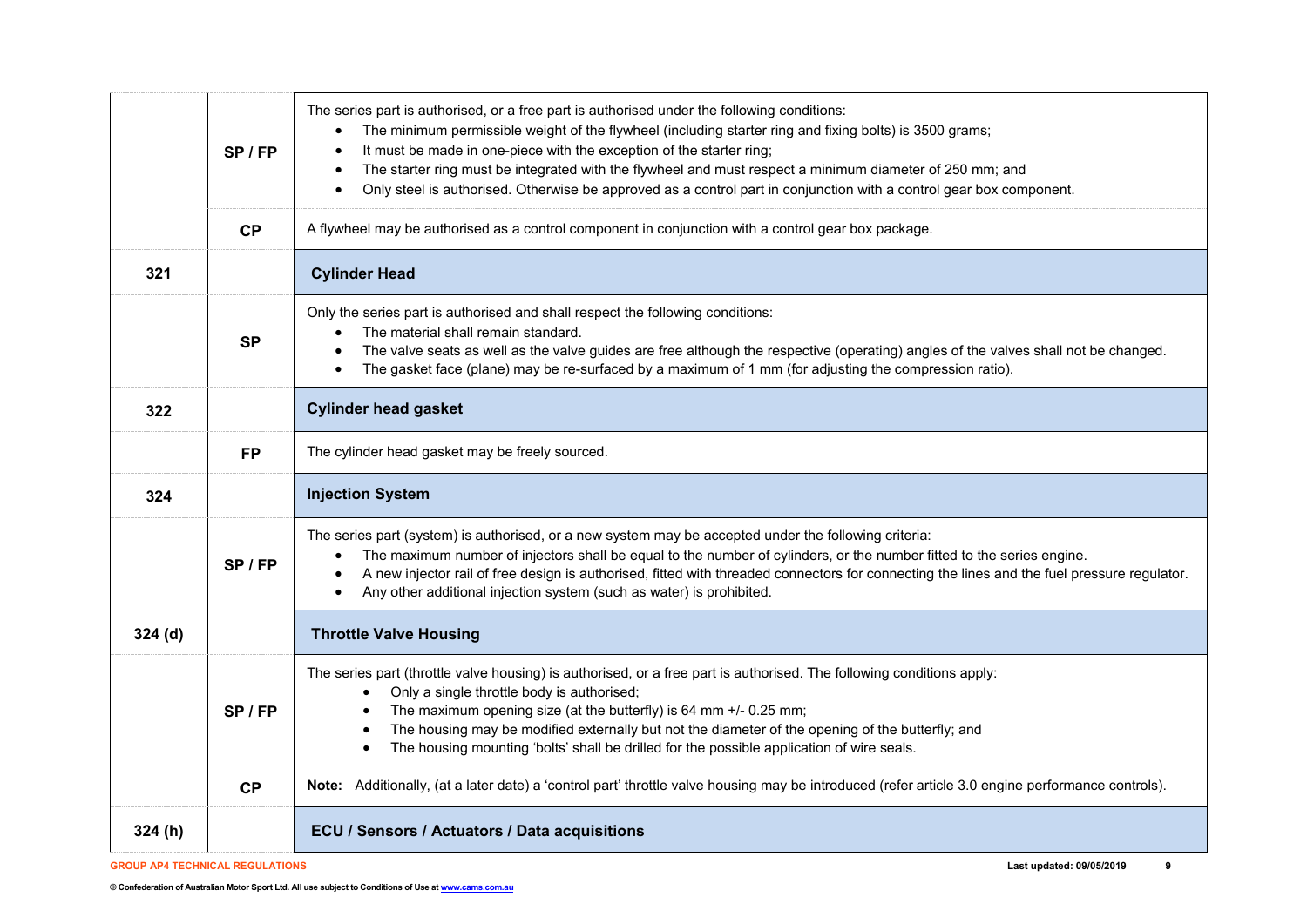|     | SP / FP   | The series ECU (system) is authorised, or a freely sourced ECU may be accepted under the following criteria:<br>The ECU is a commercially available system from a recognised manufacturer; and<br>$\bullet$<br>All actuators must be controlled by the ECU.<br>$\bullet$                                    |
|-----|-----------|-------------------------------------------------------------------------------------------------------------------------------------------------------------------------------------------------------------------------------------------------------------------------------------------------------------|
|     | CP        | Note: Additionally (at a later date) a 'control part' ECU may be introduced (refer article 3.0 engine performance controls)                                                                                                                                                                                 |
|     | <b>FP</b> | Wiring looms are free.                                                                                                                                                                                                                                                                                      |
| 325 |           | <b>Camshaft</b>                                                                                                                                                                                                                                                                                             |
|     | SP / FP   | The series part is authorised, or a free part is authorised under the following conditions:<br>The maximum lift for the inlet valves shall be 11 mm;<br>$\bullet$<br>The maximum lift for the exhaust valves shall be 11 mm; and<br>$\bullet$<br>The number of camshaft must remain unchanged.<br>$\bullet$ |
| 327 |           | <b>Intake manifold</b>                                                                                                                                                                                                                                                                                      |
|     | SP / FP   | The series part (intake manifold) is authorised, or a free part is authorised. The following conditions apply:<br>In both cases modification to the manifold is unrestricted.                                                                                                                               |
| 327 |           | <b>Intake valves</b>                                                                                                                                                                                                                                                                                        |
|     | SP/FP     | The series parts and dimensions shall be retained. Direct replacement valves are authorised provided they respect the same dimensions and<br>are sourced from a recognised manufacturer of valves.                                                                                                          |
| 328 |           | <b>Exhaust Valves</b>                                                                                                                                                                                                                                                                                       |
|     | SP/FP     | The series parts and dimensions shall be retained. Direct replacement valves are authorised provided they respect the same dimensions and<br>are sourced from a recognised manufacturer of valves.                                                                                                          |
| 328 |           | <b>Exhaust Manifold</b>                                                                                                                                                                                                                                                                                     |
|     | SP / FP   | The series part (exhaust manifold) is authorised, or a free part is authorised under the following conditions:<br>Only steel, stainless steel or cast iron is authorised.<br>$\bullet$                                                                                                                      |
| 328 |           | <b>Exhaust System</b>                                                                                                                                                                                                                                                                                       |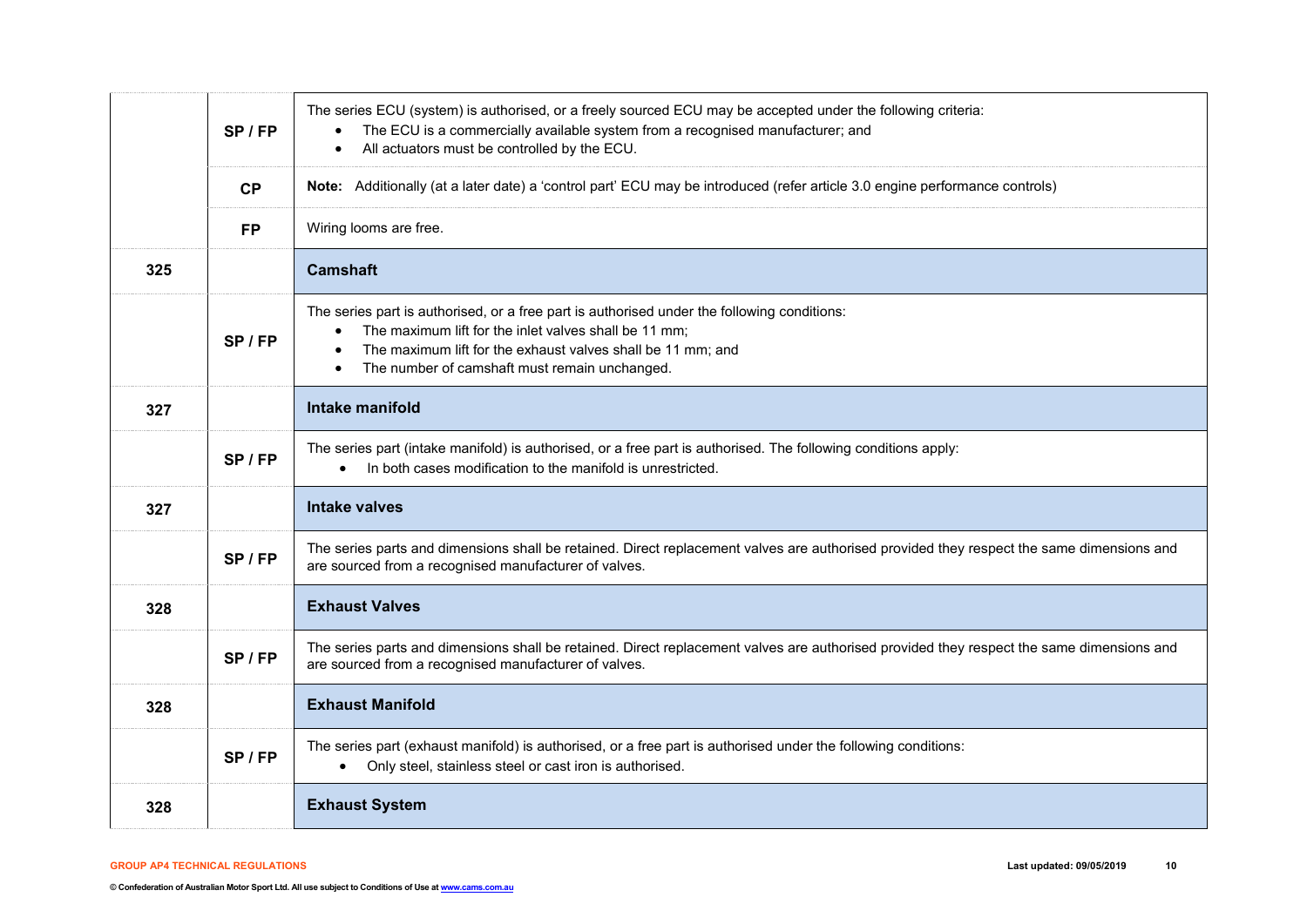|     | <b>FP</b> | The exhaust system is free downstream of the turbocharger, provided it respects the following criteria:<br>Fitment does not entail the modification of other components, (except floorpan as per bodyshell approval);<br>The exit of the exhaust pipe shall be at the rear of the car; and<br>$\bullet$<br>The noise levels must respect the stated maximum prescribed by the ASN of the country where the car competes.                   |
|-----|-----------|--------------------------------------------------------------------------------------------------------------------------------------------------------------------------------------------------------------------------------------------------------------------------------------------------------------------------------------------------------------------------------------------------------------------------------------------|
| 329 |           | <b>Balancing Shafts</b>                                                                                                                                                                                                                                                                                                                                                                                                                    |
|     |           | If the series engine was fitted with balancing shafts, these may be removed together with their drive system.                                                                                                                                                                                                                                                                                                                              |
| 330 |           | <b>Ignition System</b>                                                                                                                                                                                                                                                                                                                                                                                                                     |
|     | SP/FP     | The make and type of spark plugs, ignition coils, rev limiter and leads are free.                                                                                                                                                                                                                                                                                                                                                          |
| 331 |           | <b>Cooling System</b>                                                                                                                                                                                                                                                                                                                                                                                                                      |
|     | $SP$ / FP | The series part (water pump) is authorised, or a free part is authorised under the following conditions:<br>The pump is either mechanically or electrically driven; and<br>The pump is located in the engine compartment.                                                                                                                                                                                                                  |
|     | SP/FP     | The series part (water radiator) is authorised, or a freely sourced part is authorised provided it remains within the engine compartment.                                                                                                                                                                                                                                                                                                  |
|     | <b>FP</b> | Coolant hoses may be freely sourced.                                                                                                                                                                                                                                                                                                                                                                                                       |
|     | <b>FP</b> | An expansion (header) tank is authorised as are 'air-bleeds'.                                                                                                                                                                                                                                                                                                                                                                              |
| 333 |           | <b>Lubrication System</b>                                                                                                                                                                                                                                                                                                                                                                                                                  |
|     | $SP$ / FP | The series part (oil sump) is authorised, or a free part is authorised under the following conditions:<br>It is made from either steel sheet or aluminium;<br>Its sole function must be that of containing oil.                                                                                                                                                                                                                            |
|     | $SP$ / FP | The series part (oil pump) is authorised or a free part is authorised under the following conditions:<br>The (oil) pressure regulation system may be modified; and<br>$\bullet$<br>A system (pressure pipe with fittings from a connection on the engine block, or the cylinder head, to the turbo charger and a reverse<br>$\bullet$<br>pipe from the turbo charger to the oil sump or engine block) to lubricate the turbo may be added. |
|     | <b>FP</b> | An alternative engine breather system is authorised including the fitment of a supplementary breather tank.                                                                                                                                                                                                                                                                                                                                |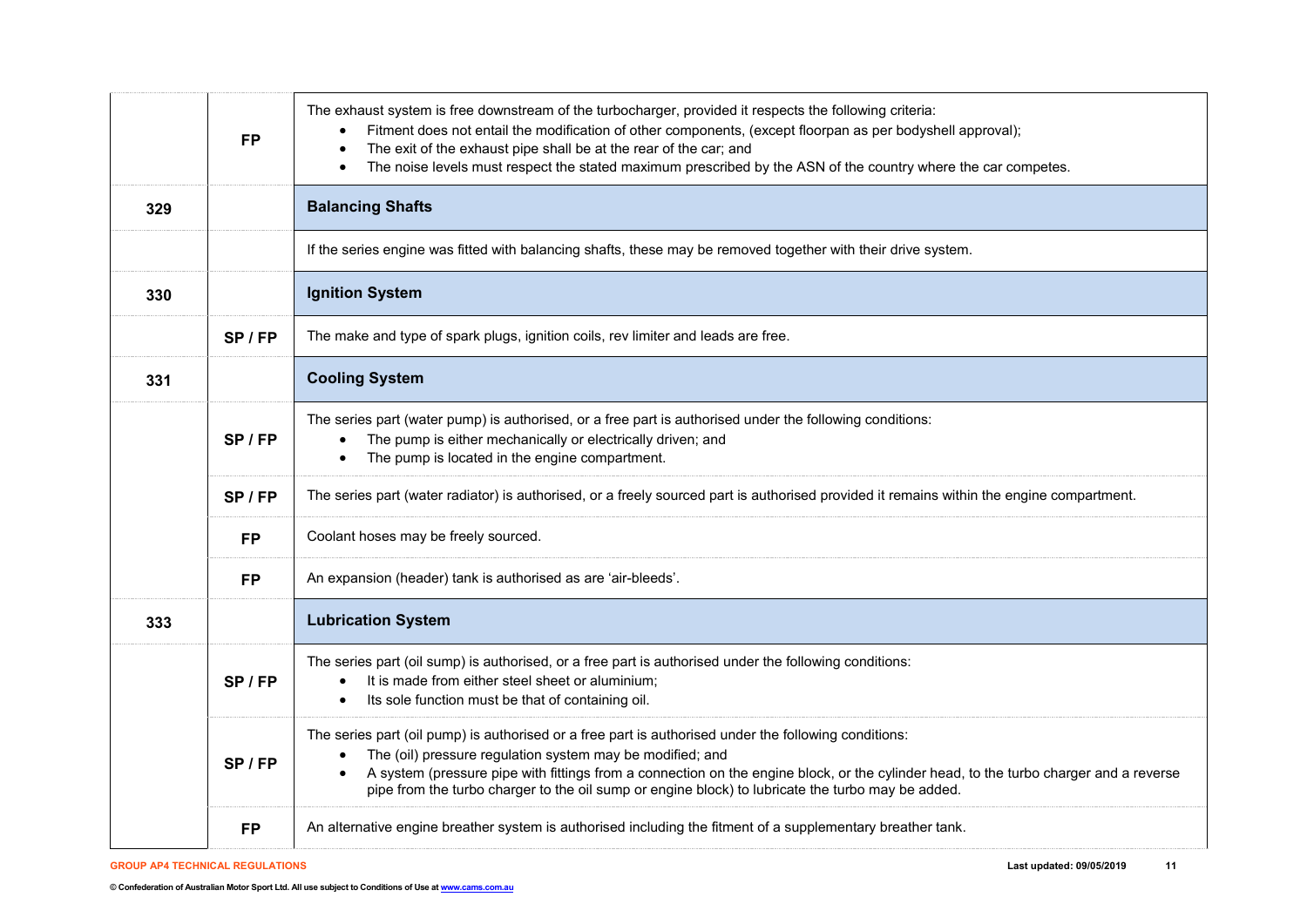|     |           | Series emission control equipment may be removed.                                                                                                                                                                                                                                                                                                                                                                                                                                                                                                                                                                                                                                                                                                                                                                                                                                                                                                                                                                                                                                                                                                                                                                                                                                                                                                                                                                                                           |
|-----|-----------|-------------------------------------------------------------------------------------------------------------------------------------------------------------------------------------------------------------------------------------------------------------------------------------------------------------------------------------------------------------------------------------------------------------------------------------------------------------------------------------------------------------------------------------------------------------------------------------------------------------------------------------------------------------------------------------------------------------------------------------------------------------------------------------------------------------------------------------------------------------------------------------------------------------------------------------------------------------------------------------------------------------------------------------------------------------------------------------------------------------------------------------------------------------------------------------------------------------------------------------------------------------------------------------------------------------------------------------------------------------------------------------------------------------------------------------------------------------|
| 334 |           | Turbocharger                                                                                                                                                                                                                                                                                                                                                                                                                                                                                                                                                                                                                                                                                                                                                                                                                                                                                                                                                                                                                                                                                                                                                                                                                                                                                                                                                                                                                                                |
|     | $SP$ / FP | The series part is authorised, or a free part is authorised under the following conditions:<br>The turbocharger assembly shall come from a recognised manufacturer of turbochargers (produced in a quantity of at least 2500<br>$\bullet$<br>units);<br>The turbocharger must be a single unit, with single stage compression and expansion, and must not have variable pitch or variable<br>geometry.                                                                                                                                                                                                                                                                                                                                                                                                                                                                                                                                                                                                                                                                                                                                                                                                                                                                                                                                                                                                                                                      |
|     | <b>FP</b> | An adapter is authorised between the exhaust manifold and the turbocharger on condition that the thickness of this component is less than 30<br>mm.                                                                                                                                                                                                                                                                                                                                                                                                                                                                                                                                                                                                                                                                                                                                                                                                                                                                                                                                                                                                                                                                                                                                                                                                                                                                                                         |
|     | <b>CP</b> | A maximum boost pressure of 2.5 bar absolute applies.<br>Note: Additionally (at a later date) the FIA boost control system [pop-off valve, see FIA Technical list No.43] may be introduced (refer article<br>3.0 engine performance controls).                                                                                                                                                                                                                                                                                                                                                                                                                                                                                                                                                                                                                                                                                                                                                                                                                                                                                                                                                                                                                                                                                                                                                                                                              |
|     |           | <b>Turbocharger Restrictor</b>                                                                                                                                                                                                                                                                                                                                                                                                                                                                                                                                                                                                                                                                                                                                                                                                                                                                                                                                                                                                                                                                                                                                                                                                                                                                                                                                                                                                                              |
|     |           |                                                                                                                                                                                                                                                                                                                                                                                                                                                                                                                                                                                                                                                                                                                                                                                                                                                                                                                                                                                                                                                                                                                                                                                                                                                                                                                                                                                                                                                             |
|     | <b>FP</b> | For engines up to and including $1620$ cc - a 34 mm restrictor shall be fitted.<br>All the air necessary for feeding the engine must pass through this restrictor which shall respect the following specifications:<br>The maximum internal diameter shall be 34 mm maintained for a minimum of 3 mm measured downstream of a plane perpendicular to<br>$\bullet$<br>the rotational axis situated at a maximum of 50 mm upstream of a plane passing through the most upstream extremities of the wheel<br>blades (ref: FIA drawing 254-4).<br>The diameter shall be complied with irrespective of the temperature conditions.<br>$\bullet$<br>The external diameter of the restrictor at its narrowest point shall be less than 40 mm which must be maintained over a distance of 5<br>mm to each side.<br>The restrictor shall be made from a single material and may be pierced solely for the purpose of mounting and sealing.<br>$\bullet$<br>Mounting of the restrictor to the turbocharger must be carried out in such a way that two screws have to be entirely removed in order to<br>detach the restrictor from the compressor housing.<br>Each restrictor shall be wired for the application of a seal/s by a Scrutineer. The wire must pass through the turbine housing, the compressor<br>body or mounting clamp screw, the compressor body and terminate after (with at least 100 mm of free wire) the two screws retaining the<br>restrictor. |
| 334 |           | Intercooler (air exchanger)                                                                                                                                                                                                                                                                                                                                                                                                                                                                                                                                                                                                                                                                                                                                                                                                                                                                                                                                                                                                                                                                                                                                                                                                                                                                                                                                                                                                                                 |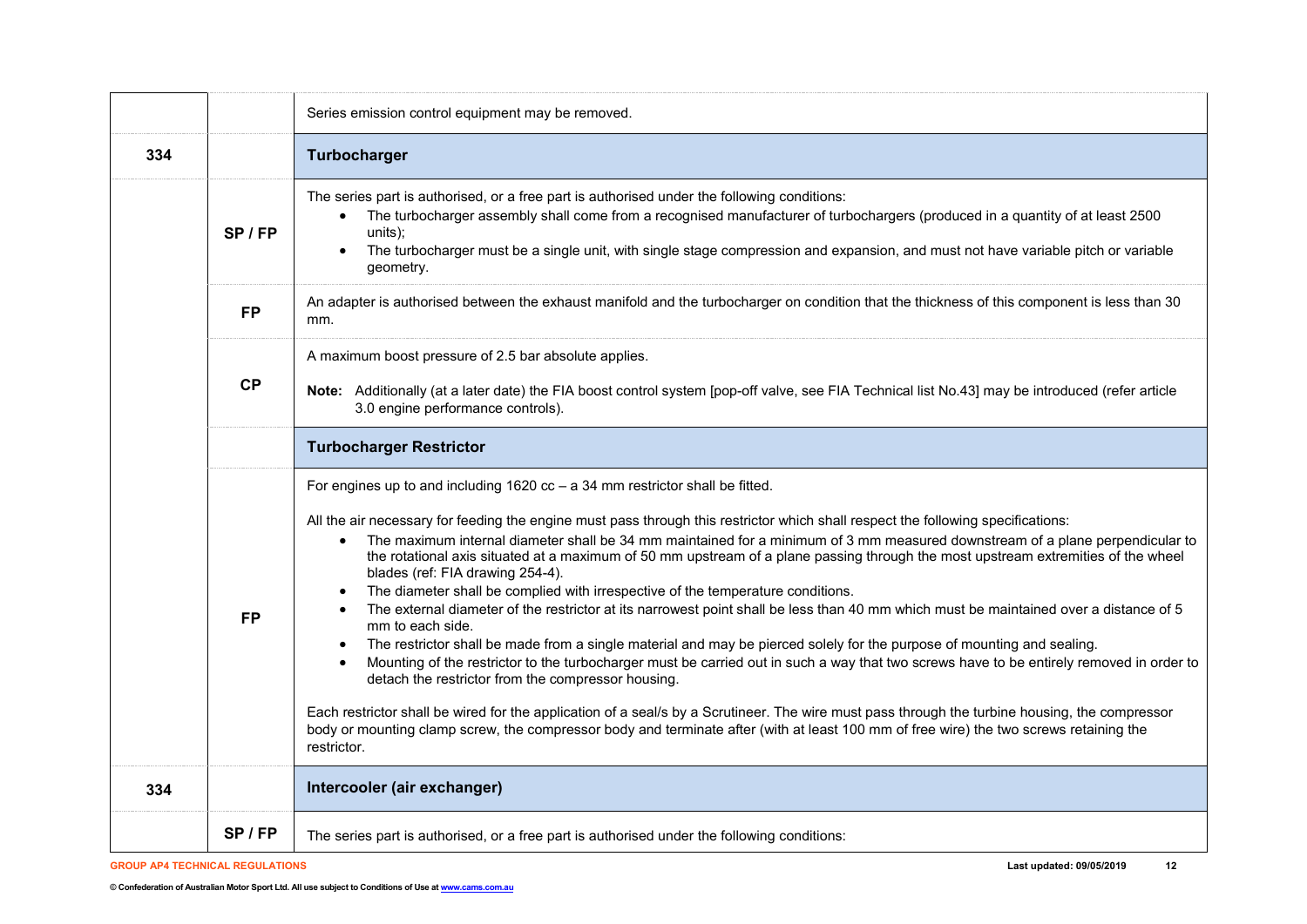|                    |            | It is wholly contained within the parameters of the engine compartment and/or immediately forward of the compartment.<br>$\bullet$                                                                                                                                                                                                                                                                                                                                                                                                                                                                                                                                                                                                                                                                                                                                                                                                           |
|--------------------|------------|----------------------------------------------------------------------------------------------------------------------------------------------------------------------------------------------------------------------------------------------------------------------------------------------------------------------------------------------------------------------------------------------------------------------------------------------------------------------------------------------------------------------------------------------------------------------------------------------------------------------------------------------------------------------------------------------------------------------------------------------------------------------------------------------------------------------------------------------------------------------------------------------------------------------------------------------|
|                    |            | External water spray systems are authorised.                                                                                                                                                                                                                                                                                                                                                                                                                                                                                                                                                                                                                                                                                                                                                                                                                                                                                                 |
| <b>Article 4.0</b> |            | <b>Fuel System</b>                                                                                                                                                                                                                                                                                                                                                                                                                                                                                                                                                                                                                                                                                                                                                                                                                                                                                                                           |
| 401                | <b>CDP</b> | The fuel tank must come from an FIA-approved manufacturer and be compliant with FIA - FT3 / FT3 1999 minimum specifications. The tank<br>shall have a maximum capacity of 110 litres and the use of safety foam is recommended.<br>The location of the fuel tank and pumps must respect the following conditions:<br>The tank must be situated in the cockpit in the rear seat area;<br>$\bullet$<br>The floorpan [in the rear seat area] may be modified in order to install the tank;<br>The maximum dimensions of the resulting hole in the floorpan are 1000 x 500 mm and the floorpan longitudinal rails shall not be<br>modified;<br>The tank must be at least 50 mm behind the obligatory diagonal member in the main rollbar and forward of the rear wheel centreline;<br>$\bullet$<br>The bottom of the tank must be at least 80 mm from the lowest point of the chassis; and<br>The pumps must be placed in the tank.<br>$\bullet$ |
|                    | <b>CDP</b> | The tank must be contained in a leak-proof box attached to the floorpan. A 1.2 mm thick metallic screen between the tank and the cockpit is<br>compulsory. The height of the assembly in the cockpit (tank + leak-proof box) must not exceed 600 mm. Only two air-tight and fluid-tight<br>inspection hatches (in addition to the inspection hatch for checking the tank's validity date) in the cockpit are allowed.<br>The fuel circuit [to and from the tank] must comprise only the following parts:<br>one fuel supply outlet (to the engine);<br>$\bullet$<br>optionally one fuel return (into the tank);<br>two quick-action couplings for refuelling (these couplings must be situated inside the vehicle); and<br>$\bullet$<br>one breather in conformity with article 253-3.4 of Appendix J.<br>Series emission control equipment may be removed.                                                                                  |
| Article 5.0        |            | <b>Electrical System</b>                                                                                                                                                                                                                                                                                                                                                                                                                                                                                                                                                                                                                                                                                                                                                                                                                                                                                                                     |
| 501                | <b>FP</b>  | The battery may be freely sourced and its location is unrestricted although if installed in the cockpit, the battery shall be [of a sealed type] and<br>situated behind the driver's or co-driver's seat.                                                                                                                                                                                                                                                                                                                                                                                                                                                                                                                                                                                                                                                                                                                                    |
|                    | <b>FP</b>  | The series ignition / starter switch may be retained or a new switch may be fitted.                                                                                                                                                                                                                                                                                                                                                                                                                                                                                                                                                                                                                                                                                                                                                                                                                                                          |
|                    | <b>FP</b>  | In all cases, and additional to the series ignition switch, a general circuit-breaker shall be fitted operable from both inside and outside of the car<br>in compliance with Appendix J 253-13. Additionally, it must be able to be operable by both the driver and co-driver (from their normal seated<br>position). It shall disconnect all circuits that keep the engine running which must include the battery, ignition, fuel pump and alternator.<br>Wiring Looms are free.                                                                                                                                                                                                                                                                                                                                                                                                                                                            |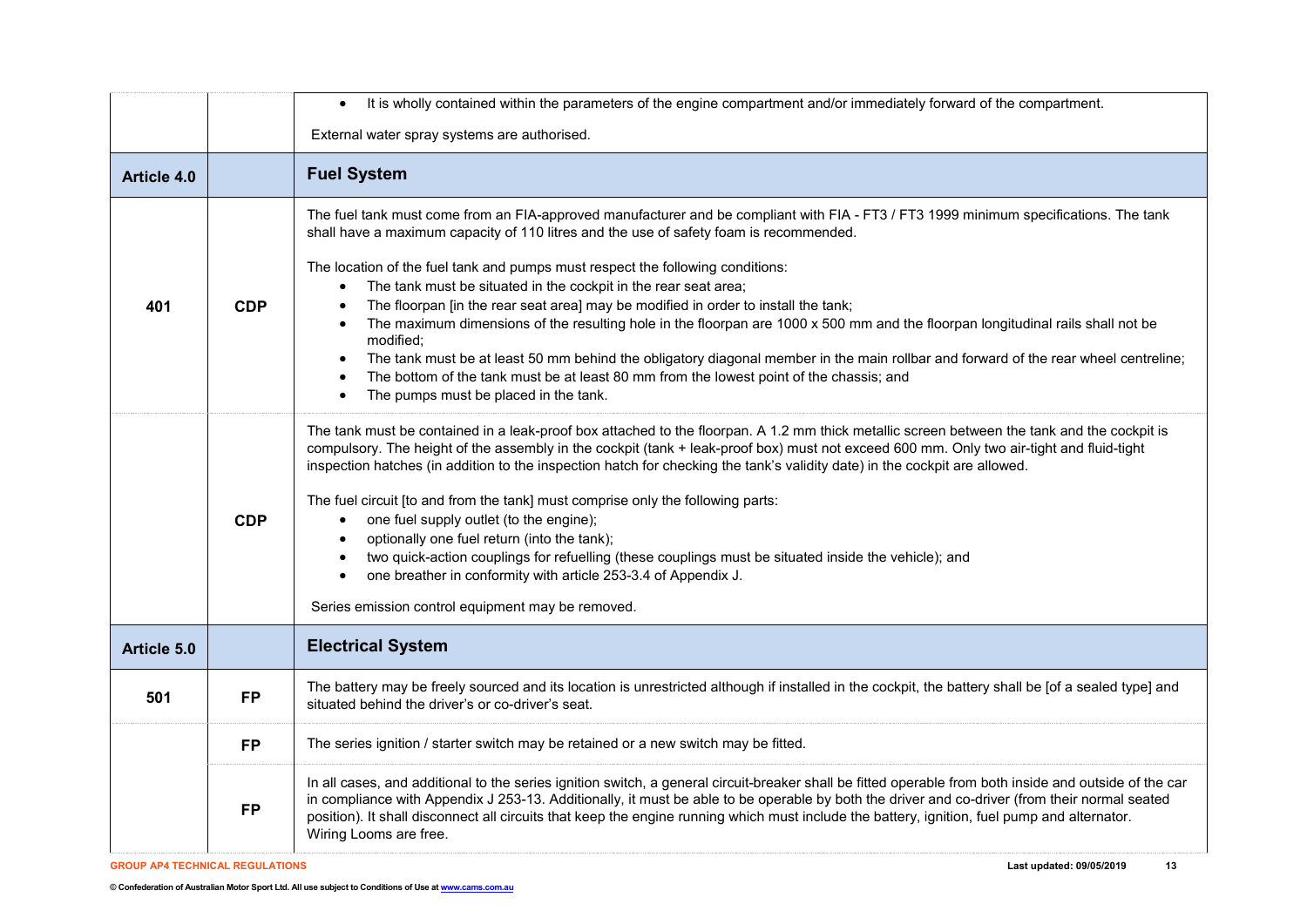| 502         | <b>FP</b>  | Alternator; the make and type is free provided it remains driven from the engine crankshaft.                                                                                                                                                                                                                                                                                                                                                                                                                                                                                                                                                                              |
|-------------|------------|---------------------------------------------------------------------------------------------------------------------------------------------------------------------------------------------------------------------------------------------------------------------------------------------------------------------------------------------------------------------------------------------------------------------------------------------------------------------------------------------------------------------------------------------------------------------------------------------------------------------------------------------------------------------------|
| 502         | <b>FP</b>  | Starter motor; the make and type is free.                                                                                                                                                                                                                                                                                                                                                                                                                                                                                                                                                                                                                                 |
| Article 6.0 |            | <b>Transmission System</b>                                                                                                                                                                                                                                                                                                                                                                                                                                                                                                                                                                                                                                                |
| 602         |            | <b>Clutch</b>                                                                                                                                                                                                                                                                                                                                                                                                                                                                                                                                                                                                                                                             |
|             | SP/FP      | The series parts, or free parts are authorised under the following conditions:<br>it shall have a maximum of 2 friction discs (centre plates); and<br>if the original diameter is not retained, the minimum diameter of the centre plate/s is 183 mm.                                                                                                                                                                                                                                                                                                                                                                                                                     |
|             | <b>FP</b>  | Clutch control is free provided it remains foot pedal operated.                                                                                                                                                                                                                                                                                                                                                                                                                                                                                                                                                                                                           |
| 603         |            | Gearbox                                                                                                                                                                                                                                                                                                                                                                                                                                                                                                                                                                                                                                                                   |
|             | SP/CDP     | Either a 'production based' series gearbox from any large scale series production Touring Car is authorised or a 'control design part' gearbox is<br>authorised as detailed in PART THREE List 3 of these regulations.                                                                                                                                                                                                                                                                                                                                                                                                                                                    |
|             | <b>SP</b>  | For series gearboxes, the following conditions apply:<br>The gearbox type / specification shall be a commercially available unit from a recognised gearbox manufacturer;<br>A maximum of 6 forward ratios + reverse gear is authorised;<br>$\bullet$<br>The interior of the gearbox casing is free, meaning the number of teeth and the ratios are not controlled;<br>$\bullet$<br>The joints of the external gearbox linkage are free; and<br>The gearbox casing / bolts shall be drilled for the application of wire / seals. The sealing shall concern only the gearbox and shall not<br>$\bullet$<br>prevent maintenance of the clutch and/or associated accessories. |
|             | <b>CDP</b> | For 'control design part' gearboxes, the following conditions apply:<br>The specified gearbox shall maintain compliance with the manufacturers specification;<br>$\bullet$<br>The joints of the external gearbox linkage are free; and<br>The gearbox casing / bolts shall be drilled for the application of wire / seals. The sealing shall concern only the gearbox and shall not<br>prevent maintenance of the clutch and/or associated accessories.                                                                                                                                                                                                                   |
|             | <b>FP</b>  | Either an 'H' pattern or sequential gear selection control linkage is authorised provided its operation remains solely mechanical. The gear lever<br>shall be fixed on either the floor or the steering column and can be adjustable.                                                                                                                                                                                                                                                                                                                                                                                                                                     |
| 604         |            | <b>Centre Differential</b>                                                                                                                                                                                                                                                                                                                                                                                                                                                                                                                                                                                                                                                |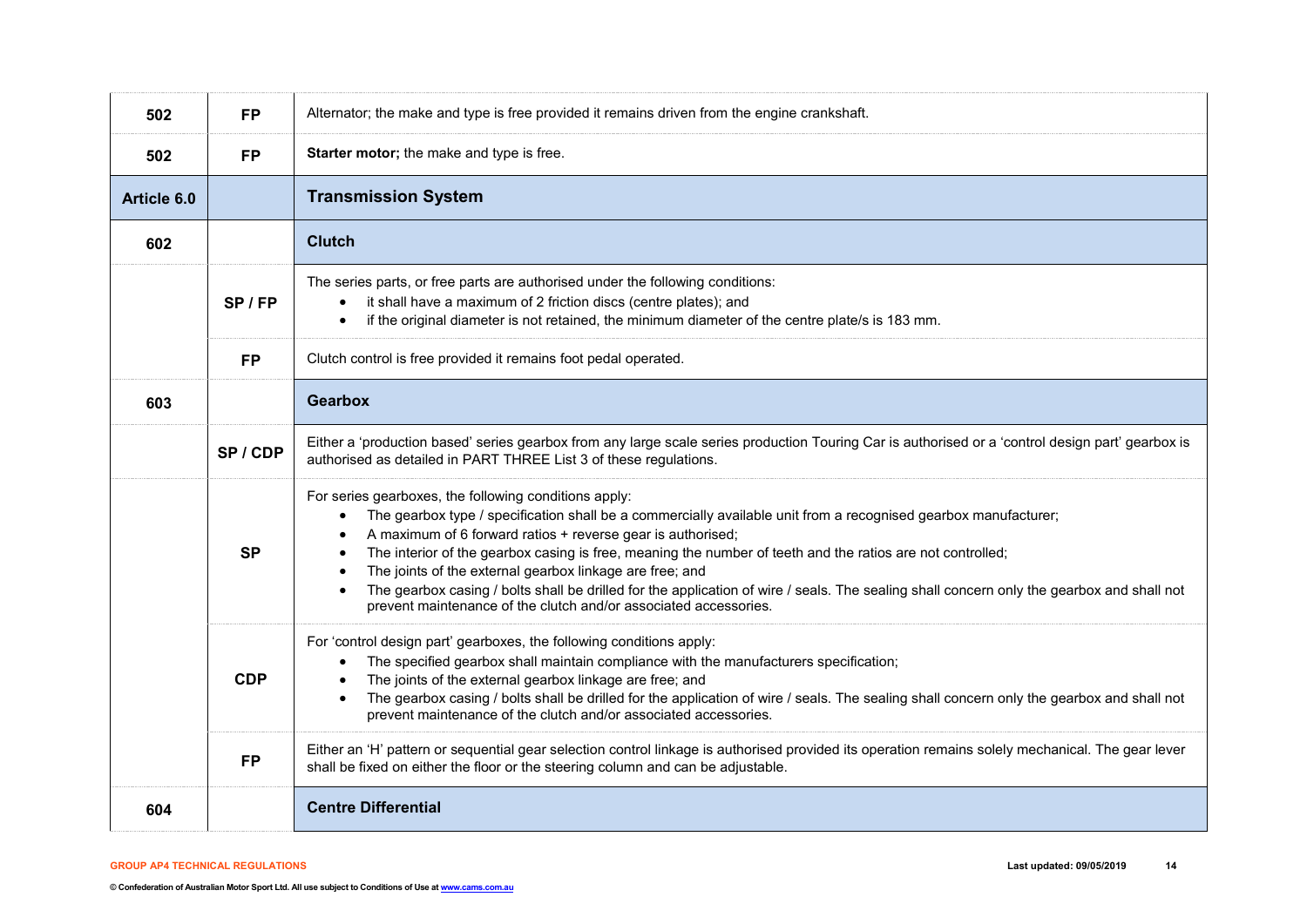|     | $SP$ / FP | The series centre differential or a free part centre differential is authorised under the following conditions:<br>In all cases an active centre differential is not authorised;<br>The fitment of a mechanical Limited Slip Differential is authorised. The fitment of an alternative mechanical locking device/clutch that<br>$\bullet$<br>locks the front and rear drive outputs together is authorised, this alternative mechanical locking device may release upon the<br>application of the handbrake using only a hydraulic system connected separately to the handbrake lever, independent of the brake<br>system hydraulics,<br>Should the series part be used it must be locked using the series actuating mechanism; electrically in the case of the Subaru DCCD or<br>Electrohydraulic in the case of the Mitsubishi ACD unit,<br>In both cases the use of an electronic control unit is prohibited,<br>The series part may be configured to unlock upon application of the handbrake.<br>Such a system must either completely de-power the electrical circuit of the electromagnet (Subaru or like system) immediately or<br>reduce the hydraulic pressure applied to the clutch (Mitsubishi or like system) to >10kpa within 1 second. Provision to demonstrate this<br>requirement to the Scrutineers must be provided. |
|-----|-----------|----------------------------------------------------------------------------------------------------------------------------------------------------------------------------------------------------------------------------------------------------------------------------------------------------------------------------------------------------------------------------------------------------------------------------------------------------------------------------------------------------------------------------------------------------------------------------------------------------------------------------------------------------------------------------------------------------------------------------------------------------------------------------------------------------------------------------------------------------------------------------------------------------------------------------------------------------------------------------------------------------------------------------------------------------------------------------------------------------------------------------------------------------------------------------------------------------------------------------------------------------------------------------------------------------------------------------------------|
| 605 |           | <b>Final-drive and Final-drive Housings</b>                                                                                                                                                                                                                                                                                                                                                                                                                                                                                                                                                                                                                                                                                                                                                                                                                                                                                                                                                                                                                                                                                                                                                                                                                                                                                            |
|     | $SP$ / FP | Final-drive and final-drive housing; a series part shall be sourced or an aftermarket part from a recognised manufacturer. In both cases:<br>The final-drive casing / bolts shall be drilled for the application of wire / seals. The sealing shall concern only the final-drive / differential<br>$\bullet$<br>unit and shall not prevent the removal of the unit from the car.                                                                                                                                                                                                                                                                                                                                                                                                                                                                                                                                                                                                                                                                                                                                                                                                                                                                                                                                                       |
|     | <b>FP</b> | Mounts are free provided they utilise the unmodified locations provided on the control rear subframe.                                                                                                                                                                                                                                                                                                                                                                                                                                                                                                                                                                                                                                                                                                                                                                                                                                                                                                                                                                                                                                                                                                                                                                                                                                  |
| 605 |           | <b>Final-drive Differential Unit</b>                                                                                                                                                                                                                                                                                                                                                                                                                                                                                                                                                                                                                                                                                                                                                                                                                                                                                                                                                                                                                                                                                                                                                                                                                                                                                                   |
|     | <b>FP</b> | Only a mechanical type limited-slip differential [LSD] is authorised under the following conditions:<br>Its origin is free provided that it can fit inside the unmodified housing.                                                                                                                                                                                                                                                                                                                                                                                                                                                                                                                                                                                                                                                                                                                                                                                                                                                                                                                                                                                                                                                                                                                                                     |
|     | <b>FP</b> | An oil cooling device for the rear differential is authorised. Lines, pump and activation method are free.                                                                                                                                                                                                                                                                                                                                                                                                                                                                                                                                                                                                                                                                                                                                                                                                                                                                                                                                                                                                                                                                                                                                                                                                                             |
| 606 |           | <b>Transverse Driveshafts</b>                                                                                                                                                                                                                                                                                                                                                                                                                                                                                                                                                                                                                                                                                                                                                                                                                                                                                                                                                                                                                                                                                                                                                                                                                                                                                                          |
|     | $SP$ / FP | A series part may be freely sourced, or a custom driveshaft manufactured to industry standards by a specialist company utilising series<br>components is authorised. The following conditions apply:<br>The material of the shaft shall be ferrous; and<br>The constant velocity (CV) joints must be matched to the control part hub carrier / bearing assembly.                                                                                                                                                                                                                                                                                                                                                                                                                                                                                                                                                                                                                                                                                                                                                                                                                                                                                                                                                                       |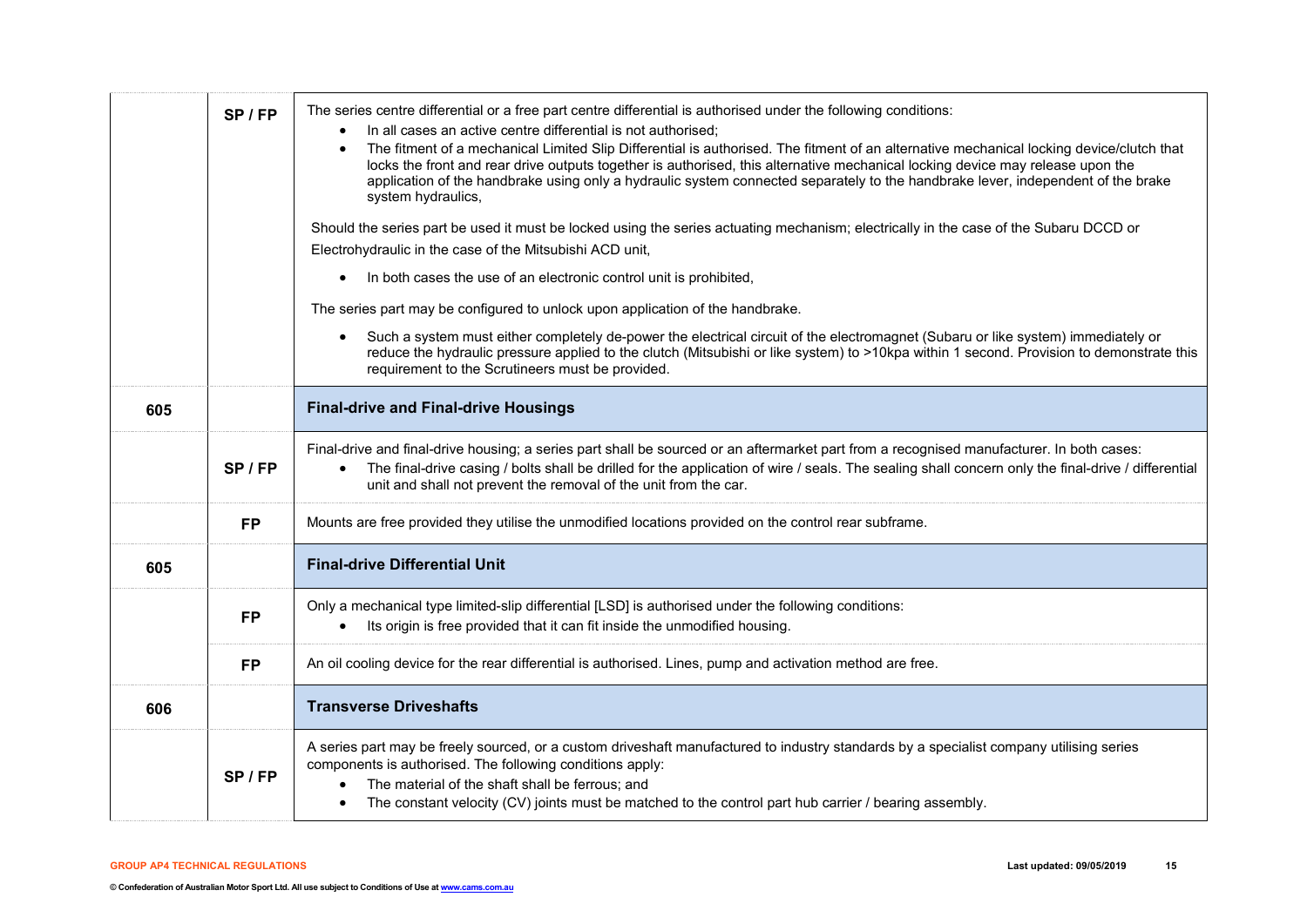| 606         |            | <b>Longitudinal Driveshafts</b>                                                                                                                                                                                                                                                                                                                                                                                             |
|-------------|------------|-----------------------------------------------------------------------------------------------------------------------------------------------------------------------------------------------------------------------------------------------------------------------------------------------------------------------------------------------------------------------------------------------------------------------------|
|             | SP / FP    | A series part maybe freely sourced, or a custom driveshaft manufactured to industry standards by a specialist company is authorised. In the<br>latter case the following conditions apply:<br>• An minimum outer diameter of 50 mm and a minimum material thickness of 1.5 mm;<br>A minimum weight of complete shaft (without centre bearing) of 8.5 kg; and<br>The material of the shaft shall be ferrous.                 |
|             | <b>FP</b>  | In all cases the fitment of a driveshaft 'safety hoop' is mandatory.                                                                                                                                                                                                                                                                                                                                                        |
| Article 7.0 |            | <b>Suspension System</b>                                                                                                                                                                                                                                                                                                                                                                                                    |
| 700         |            | Electronic stability control systems; if fitted shall be removed in their entirety.                                                                                                                                                                                                                                                                                                                                         |
| 700         |            | <b>Upper Suspension Mounting Points</b>                                                                                                                                                                                                                                                                                                                                                                                     |
|             | CP         | Are controlled both front and rear by the 'control part' turrets installed on the bodyshell by the approved constructor (refer article 9.0).                                                                                                                                                                                                                                                                                |
| 700         |            | <b>Front and Rear Upper Plate</b>                                                                                                                                                                                                                                                                                                                                                                                           |
|             | <b>FP</b>  | May be freely sourced provided its sole purpose is to locate and mount the top of the shock absorber (damper) to the bodyshell 'control part'<br>turret. The following conditions apply:<br>Only aluminium or steel is authorised.<br>$\bullet$<br>A spherical bearing is permitted.<br>The shock absorber shaft (top) shall be located within a maximum of +20mm, in any direction, to the central position of the turret. |
| 701         |            | Front and Rear Hub Carrier / Bearing Assemblies                                                                                                                                                                                                                                                                                                                                                                             |
|             | CP         | Are 'control parts' and shall be directly fitted to the 'control part' upright. The following conditions apply;                                                                                                                                                                                                                                                                                                             |
|             | <b>CDP</b> | The hub bearing assemblies are series parts, hence direct replacement units of identical specification are authorised.                                                                                                                                                                                                                                                                                                      |
| 701         |            | <b>Front and Rear Uprights</b>                                                                                                                                                                                                                                                                                                                                                                                              |
|             | CP         | Are 'control parts' and shall not be modified in any way shape or form. They shall be directly fitted to the 'control part' wishbones (adapter) and<br>the shock absorber housing. A single upright shall be approved for both Right and Left sides.                                                                                                                                                                        |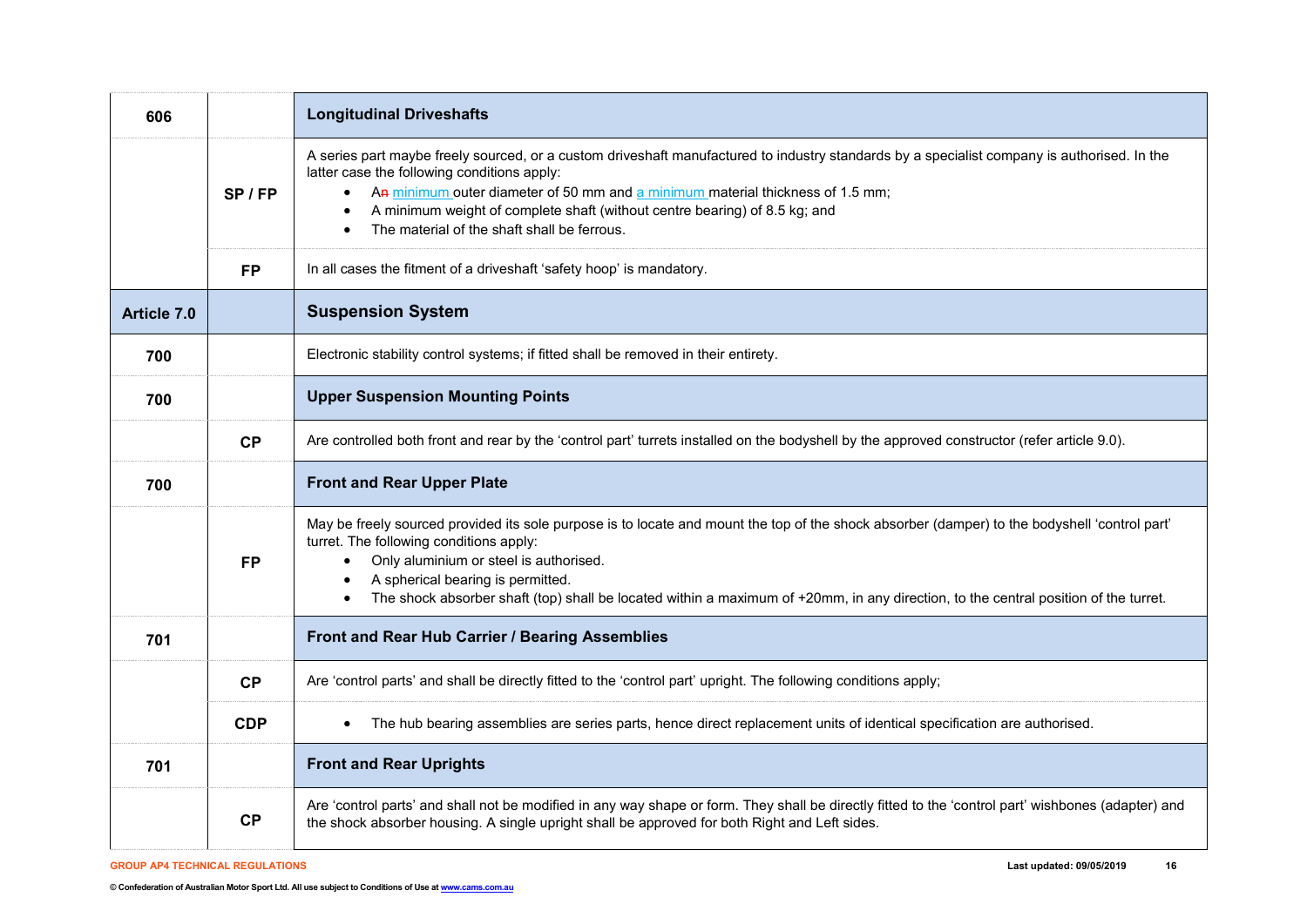|     |            | Each upright unit incorporates the following provisions:<br>Attachment point (lower) for the suspension wishbone (adapter).<br>Attachment point (upper) for the shock absorber unit.<br>Attachment point for the steering arm (bracket).<br>Attachment point for the rear toe link. (bracket)<br>Attachment point for the brake caliper (bracket).                                                                             |
|-----|------------|--------------------------------------------------------------------------------------------------------------------------------------------------------------------------------------------------------------------------------------------------------------------------------------------------------------------------------------------------------------------------------------------------------------------------------|
| 701 |            | Attachment point for the hub-carrier / bearing assembly.<br>Front and rear lower wishbones                                                                                                                                                                                                                                                                                                                                     |
|     |            |                                                                                                                                                                                                                                                                                                                                                                                                                                |
|     | CP         | These are 'control parts' and shall not be modified in any way shape or form. They shall be directly fitted to the 'control part' Subframes and the<br>'control part' uprights. The following conditions apply:                                                                                                                                                                                                                |
|     | <b>CDP</b> | The rod end (bearings) may be replaced with direct replacements of the same specification.                                                                                                                                                                                                                                                                                                                                     |
|     |            | The only adjustments possible are those provided for by the 'control parts'.                                                                                                                                                                                                                                                                                                                                                   |
| 701 |            | <b>Front Subframe</b>                                                                                                                                                                                                                                                                                                                                                                                                          |
|     |            | Shall be directly installed to the mounting points on the bodyshell as fabricated by the approved constructor under the conditions prescribed -<br>refer article 9.0.                                                                                                                                                                                                                                                          |
|     | CP         | The following options apply:<br>Option 1 Front subframe - for longitudinal engine / gearbox installation [refer control parts list]; or<br>Option 2 Front subframe - for transverse engine / gearbox installation [refer control parts list].<br>For all options, the following applies:<br>A front subframe, as a Control Part, may not be modified and the frame must remain detachable from the bodyshell; and<br>$\bullet$ |
|     |            | A minimum weight of 8.8 kg applies (bare subframe).                                                                                                                                                                                                                                                                                                                                                                            |
| 701 |            | <b>Rear Subframe</b>                                                                                                                                                                                                                                                                                                                                                                                                           |
|     |            | Shall be directly installed to the mounting points on the bodyshell as fabricated by the approved constructor under the conditions prescribed -<br>refer article 9.0.                                                                                                                                                                                                                                                          |
|     | CP         | The following applies:<br>A rear subframe, as a Control Part, may not be modified and the frame must remain detachable from the bodyshell; and<br>A minimum weight of 8.5 kg applies (bare subframe).                                                                                                                                                                                                                          |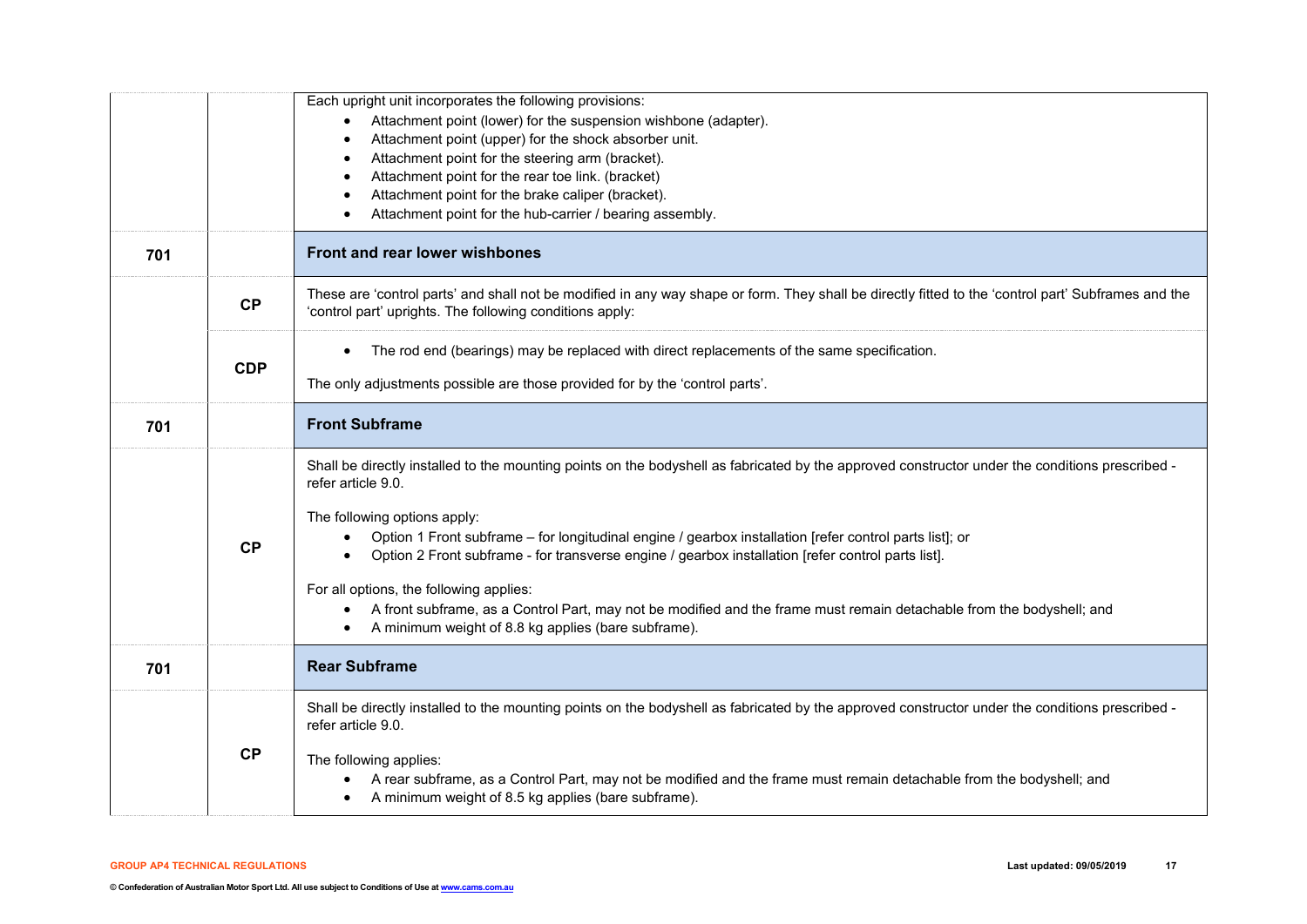| 707                                    |           | Front and Rear Shock absorber/Spring assembly                                                                                                                                                                                                                                                                                                                                                                                                                                                                                                                                                                                                    |
|----------------------------------------|-----------|--------------------------------------------------------------------------------------------------------------------------------------------------------------------------------------------------------------------------------------------------------------------------------------------------------------------------------------------------------------------------------------------------------------------------------------------------------------------------------------------------------------------------------------------------------------------------------------------------------------------------------------------------|
|                                        | <b>FP</b> | Are free respecting the following conditions:<br>Only McPherson type shock absorbers / spring assemblies are authorised for the front and rear suspension which must be of a<br>commercially available mass-produced (ferrous body) type from a recognised suspension components manufacturer;<br>Only shock absorber / spring assemblies that fit within the unmodified 'control part' bodyshell turret are authorised; and<br>Only plain bearings are authorised hence linear bearing type dampers are specifically prohibited.<br>Each assembly part must come from a large scale production catalogue or from a competition parts catalogue. |
| Article 8.0                            |           | <b>Braking Systems</b>                                                                                                                                                                                                                                                                                                                                                                                                                                                                                                                                                                                                                           |
| 803                                    | <b>FP</b> | An alternative hydraulic circuit is authorised to that fitted to the series model, provided the following conditions are respected:<br>All [brake system] components shall comply with national road transport legalisation / regulations.<br>ABS systems shall be removed in their entirety.                                                                                                                                                                                                                                                                                                                                                    |
| 803                                    | SP/FP     | Pedal assembly / pressure regulator; either the series parts, or free parts are authorised provided the following conditions are respected:<br>A pedal box assembly is authorised provided it is of a commercially available mass-produced type from a recognised brake<br>$\bullet$<br>components manufacturer;<br>The assembly may be adjustable in relation to its connection to the bodyshell.                                                                                                                                                                                                                                               |
|                                        | <b>FP</b> | Pressure regulator / limiter; is authorised either as part of a pedal box assembly or as a separate hydraulic valve, the location of which is free. All<br>parts must come from a large scale production catalogue or from a competition parts catalogue.                                                                                                                                                                                                                                                                                                                                                                                        |
|                                        | SP/FP     | Master cylinders; either the series parts, or free parts are authorised provided the following conditions are respected:<br>The make and type of master cylinder is free provided it is of a commercially available mass-produced type from a recognised brake<br>components manufacturer.<br>All parts must come from a large scale production catalogue or from a competition parts catalogue.                                                                                                                                                                                                                                                 |
|                                        | $SP$ / FP | Servo-brake; either the series parts, or free parts are authorised provided the following conditions are respected:<br>The make and type of servo unit is free provided it is of a commercially available mass-produced type from a recognised brake<br>components manufacturer; or<br>The series unit may be removed.                                                                                                                                                                                                                                                                                                                           |
|                                        |           | Brake Calipers / Discs and Mounting Hats - Gravel Specifications                                                                                                                                                                                                                                                                                                                                                                                                                                                                                                                                                                                 |
| 803                                    | <b>FP</b> | Brake calipers; are free as to make and design provided the following conditions are respected:<br>Calipers must be commercially available mass-produced parts from a recognised brake components manufacturer;<br>Only one caliper unit per wheel is authorised;<br>Only steel or aluminium is authorised for the caliper housing/body; and                                                                                                                                                                                                                                                                                                     |
| <b>GROUP AP4 TECHNICAL REGULATIONS</b> |           | Last updated: 09/05/2019<br>18                                                                                                                                                                                                                                                                                                                                                                                                                                                                                                                                                                                                                   |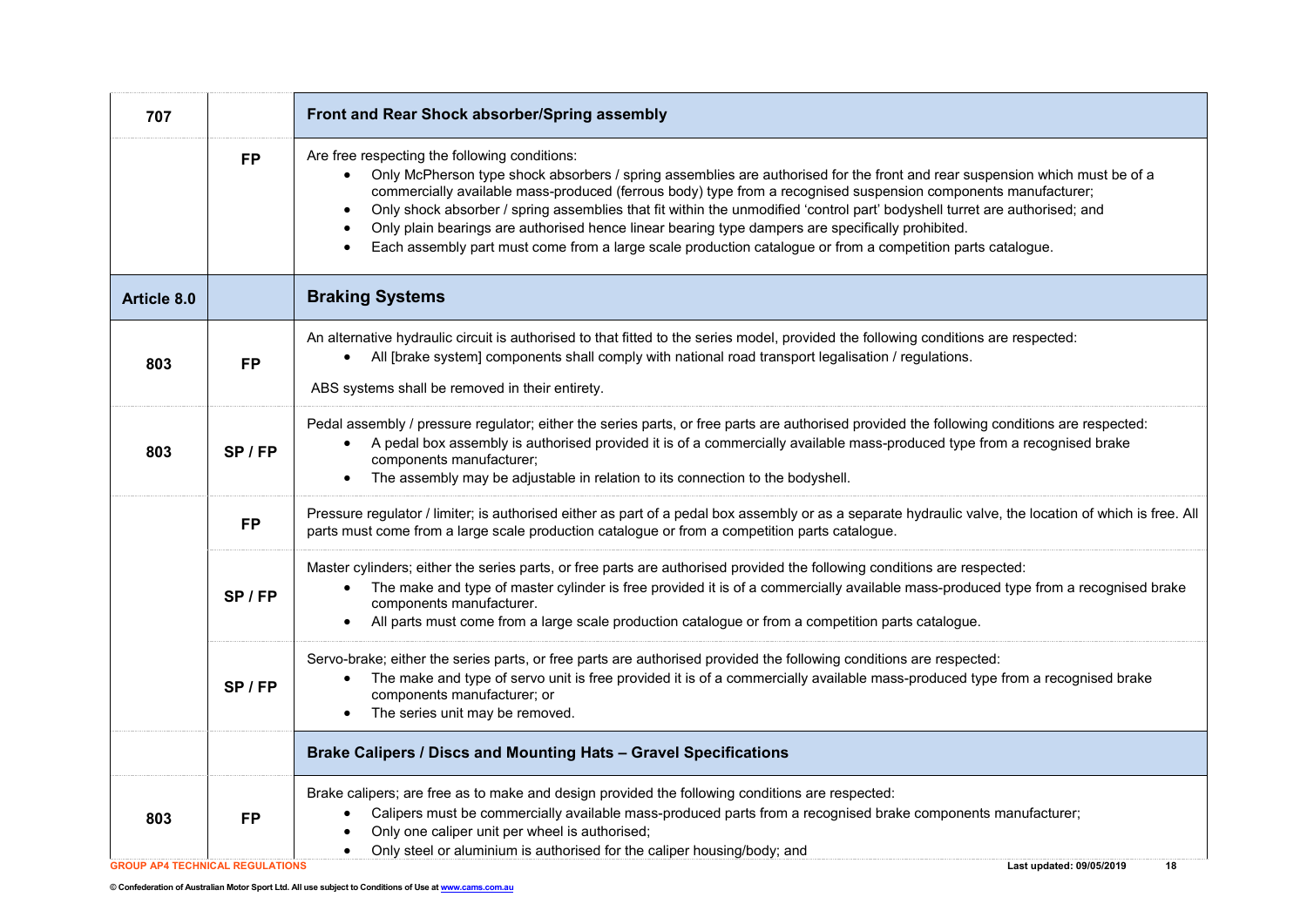|                                        |           | Maximum of 4 pistons per caliper.                                                                                                                                                                                                                                                                                                                                                                                                                                      |
|----------------------------------------|-----------|------------------------------------------------------------------------------------------------------------------------------------------------------------------------------------------------------------------------------------------------------------------------------------------------------------------------------------------------------------------------------------------------------------------------------------------------------------------------|
|                                        |           | All parts must come from a large scale production catalogue or from a competition parts catalogue, except the mounting brackets which may be<br>freely sourced.                                                                                                                                                                                                                                                                                                        |
|                                        |           | Titanium and ceramic material is specifically prohibited.                                                                                                                                                                                                                                                                                                                                                                                                              |
| 803                                    | FP        | Discs / mounting bells; are free as to make and design provided the following conditions are respected:<br>One-piece Series parts are authorised.<br>Discs (rotors) and mounting bells (hats) must be commercially available mass-produced parts from a recognised brake components<br>manufacturer.<br>Maximum diameter of 304 mm / minimum thickness of 28 mm.<br>All parts must come from a large scale production catalogue or from a competition parts catalogue. |
|                                        |           | Brake Calipers / Discs and Mounting Hats - Tarmac Specification - TBA                                                                                                                                                                                                                                                                                                                                                                                                  |
| 803                                    | <b>FP</b> | Handbrake assembly; the series mechanical handbrake may be replaced with a hydraulic system.                                                                                                                                                                                                                                                                                                                                                                           |
| <b>Article 8.1</b>                     |           | <b>Steering System</b>                                                                                                                                                                                                                                                                                                                                                                                                                                                 |
|                                        |           |                                                                                                                                                                                                                                                                                                                                                                                                                                                                        |
| 804                                    |           | <b>Steering Column</b>                                                                                                                                                                                                                                                                                                                                                                                                                                                 |
|                                        | $SP$ / FP | Free as to design and mounting provided the sum of its parts are of Series origin and/or commercially available mass-produced parts from a<br>recognised steering components manufacturer.<br>Any column adjusting system must be locked and must be operated only with the use of tools.<br>Any steering lock system shall be removed.                                                                                                                                |
|                                        |           | Bulkhead / firewall opening; A new position and a new opening may be introduced for the steering column.                                                                                                                                                                                                                                                                                                                                                               |
| 804                                    |           | Steering Rack assembly (housing / rack / rods and rod ends)                                                                                                                                                                                                                                                                                                                                                                                                            |
|                                        | SP/FP     | The origin of all parts shall be either, Series parts, or commercially available parts mass-produced by a recognised steering components<br>manufacturer:<br>The rack shall be mounted on the 'control part' front subframe at the locations provided;<br>$\bullet$<br>It is authorised to modify or add rack bar supports on both ends of the casing; and<br>It is authorised to modify the rack casing for the sole purpose of fixing to the subframe.<br>$\bullet$  |
| <b>GROUP AP4 TECHNICAL REGULATIONS</b> | <b>FP</b> | Power assistance; is authorised, either hydraulic or electric provided the parts are from a series production car or are commercially available<br>mass-produced units from a recognised steering components manufacturer.<br>Last updated: 09/05/2019<br>19                                                                                                                                                                                                           |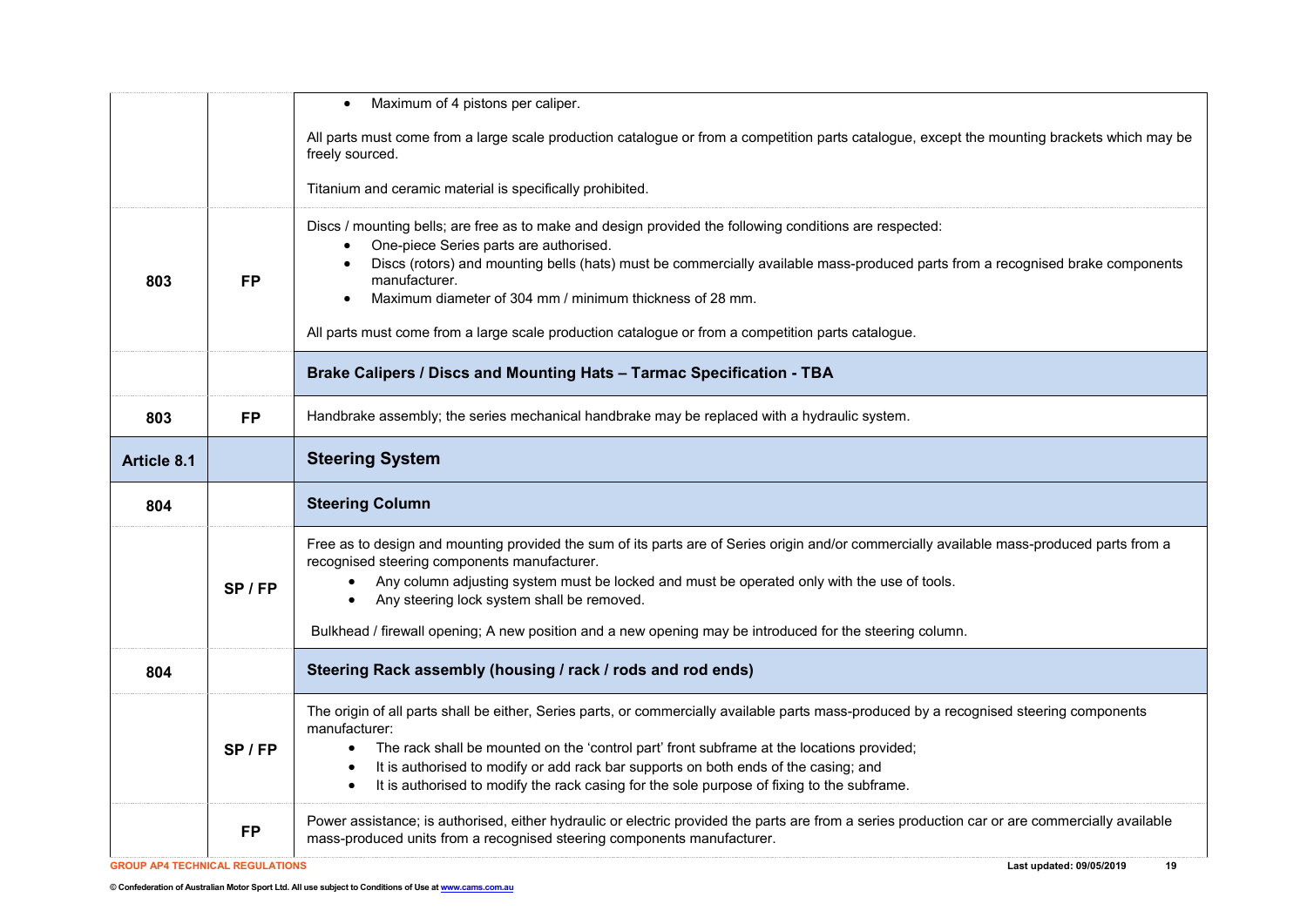|                    | <b>FP</b> | Steering cooling device; is authorised and may be freely sourced.                                                                                                                                                                                                                                                                                                                                                                                                                                                                                                                                                                                                                                                                                                                                                                                                                                                                                                                                                                                                                                                                                                                                                                                                                                                                                                                                                                                                                                                                                                                                                                                              |
|--------------------|-----------|----------------------------------------------------------------------------------------------------------------------------------------------------------------------------------------------------------------------------------------------------------------------------------------------------------------------------------------------------------------------------------------------------------------------------------------------------------------------------------------------------------------------------------------------------------------------------------------------------------------------------------------------------------------------------------------------------------------------------------------------------------------------------------------------------------------------------------------------------------------------------------------------------------------------------------------------------------------------------------------------------------------------------------------------------------------------------------------------------------------------------------------------------------------------------------------------------------------------------------------------------------------------------------------------------------------------------------------------------------------------------------------------------------------------------------------------------------------------------------------------------------------------------------------------------------------------------------------------------------------------------------------------------------------|
| <b>Article 8.2</b> |           | <b>Wheels - Gravel Specification</b>                                                                                                                                                                                                                                                                                                                                                                                                                                                                                                                                                                                                                                                                                                                                                                                                                                                                                                                                                                                                                                                                                                                                                                                                                                                                                                                                                                                                                                                                                                                                                                                                                           |
| 801                | <b>FP</b> | Wheel make and construction is free with application of the following dimensions:<br>Diameter - 15.0" (inch) Maximum<br>Width - 7.0" (inch) Maximum                                                                                                                                                                                                                                                                                                                                                                                                                                                                                                                                                                                                                                                                                                                                                                                                                                                                                                                                                                                                                                                                                                                                                                                                                                                                                                                                                                                                                                                                                                            |
|                    |           | <b>Wheels - Tarmac Specification - TBA</b>                                                                                                                                                                                                                                                                                                                                                                                                                                                                                                                                                                                                                                                                                                                                                                                                                                                                                                                                                                                                                                                                                                                                                                                                                                                                                                                                                                                                                                                                                                                                                                                                                     |
| <b>Article 9.0</b> |           | <b>Bodyshell - General Conditions</b>                                                                                                                                                                                                                                                                                                                                                                                                                                                                                                                                                                                                                                                                                                                                                                                                                                                                                                                                                                                                                                                                                                                                                                                                                                                                                                                                                                                                                                                                                                                                                                                                                          |
| 900                | CP        | The 'Approved Constructor' shall be responsible for the following modifications to the Series Production Bodyshell utilising an approved 'AP4<br>bodyshell jig' or approved dimensional specifications, and in accordance with the approval granted to the Approved Constructor:<br>Installation of the 'control part' front and rear suspension turrets;<br>$\bullet$<br>Fabrication / installation of the front and rear subframe mounting points;<br>$\bullet$<br>Fabrication / installation of the safety cage and associated reinforcements.<br>Fabrication and installation of the leak-proof box for the fuel tank (refer article 4.0);<br>$\bullet$<br>Fabrication of the transmission tunnel to accommodate the drive-line and transmission;<br>$\bullet$<br>Modifications to accommodate the drive-shaft and suspension elements;<br>Modification (removal) of the spare wheel housing in the rear floor;<br>Modifications to enable fitment of the engine / transmission and ancillary components;<br>Local modification of the bodyshell to facilitate fitment of the body kit; and<br>Localised modifications of the bodyshell for removal of any unused brackets, accessory supports and trims.<br>$\bullet$<br>All the additional mounting points on the series bodyshell must be reinforced so that, under all circumstances, they can withstand the loads<br>caused by the modifications to the suspension, independently of the safety cage.<br>Each completed AP4 bodyshell shall be subject to inspection and approval by the ASN [CAMS/MSNZ Technical Dept] prior to a Logbook /<br>Passport being issued and an ID plate being attached. |
|                    |           | <b>Bodyshell Weight</b>                                                                                                                                                                                                                                                                                                                                                                                                                                                                                                                                                                                                                                                                                                                                                                                                                                                                                                                                                                                                                                                                                                                                                                                                                                                                                                                                                                                                                                                                                                                                                                                                                                        |
|                    |           | The weight of an AP4 bodyshell thus modified shall weigh no less than 290kg.<br>For the purpose of establishing this weight the bodyshell comprises the following; Series production unibody shell, safety cage, competition seat<br>mounts fixed to the shell, safety fuel tank box complete with lid, front and rear suspension turrets, front and rear sub-frame mounts, steering<br>column lower mount, front and rear sway bar mounts and tunnel modifications for the drivetrain. Not included are: rear hatch, front guards, front<br>and rear bumper assemblies, doors and glazing.                                                                                                                                                                                                                                                                                                                                                                                                                                                                                                                                                                                                                                                                                                                                                                                                                                                                                                                                                                                                                                                                    |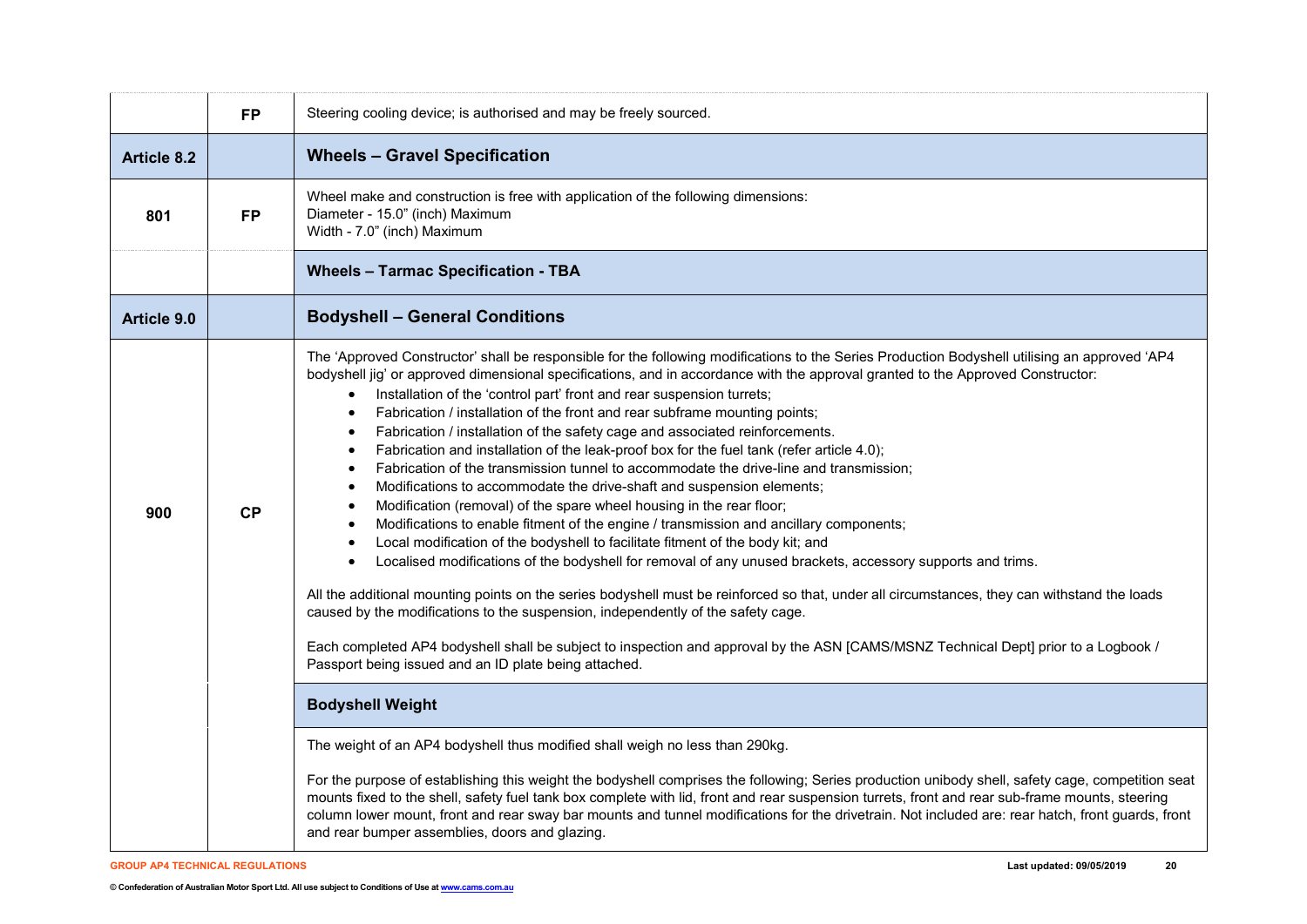|  |            | <b>Safety Cage</b>                                                                                                                                                                                                         |
|--|------------|----------------------------------------------------------------------------------------------------------------------------------------------------------------------------------------------------------------------------|
|  |            | The safety cage shall be installed by the 'approved constructor' or where specifically requested and authorised by the ASN [CAMS/MSNZ] by<br>another recognised constructor.                                               |
|  | CP         | The safety cage must be homologated by the ASN [CAMS/MSNZ] which is a fundamental part of the bodyshell approval.                                                                                                          |
|  |            | The safety cage shall not be modified or changed in any way, shape or form from the design homologated and as detailed in the cars Logbook /<br>Passport.                                                                  |
|  |            | Inner Wheel Arch - Front and Rear                                                                                                                                                                                          |
|  | CP         | Front and rear inner wheel arches shall be fabricated that attach to the 'control part' suspension towers and extend laterally to meet the<br>(widened) guards.                                                            |
|  |            | The outer wheel arches may be modified in order to house the wheels authorised.                                                                                                                                            |
|  |            | <b>Side Rails</b>                                                                                                                                                                                                          |
|  |            | It is permitted to partially cut the upper side rail at the level of the wheel arch.                                                                                                                                       |
|  |            | This cut-out side rail must be reconstructed in such a way as to ensure that the resistance of the car in case of impact is at least equal to the<br>original resistance.                                                  |
|  | <b>CP</b>  | The lower side rail may be modified so as to allow the driveshaft to travel. The modification must be limited to an area 25 mm high by 60 mm<br>wide seen from the side. In all cases, this modification must be approved. |
|  |            | The lower side rail may be modified to allow the fitment of the gearbox assembly. This modification must be approved in all cases and is limited<br>to the minimum required to achieve fitment.                            |
|  |            | Transmission Tunnel / Central floor pan                                                                                                                                                                                    |
|  | <b>CDP</b> | The central transmission tunnel / floor may be modified. The dimensions of the fabricated tunnel must be sufficient only to allow the passage of<br>the transmission driveshaft and the exhaust system.                    |
|  |            | The minimum thickness of all the steel sheet replacing the original steel sheet is 1.2 mm.                                                                                                                                 |
|  |            | <b>Rear Floor Pan</b>                                                                                                                                                                                                      |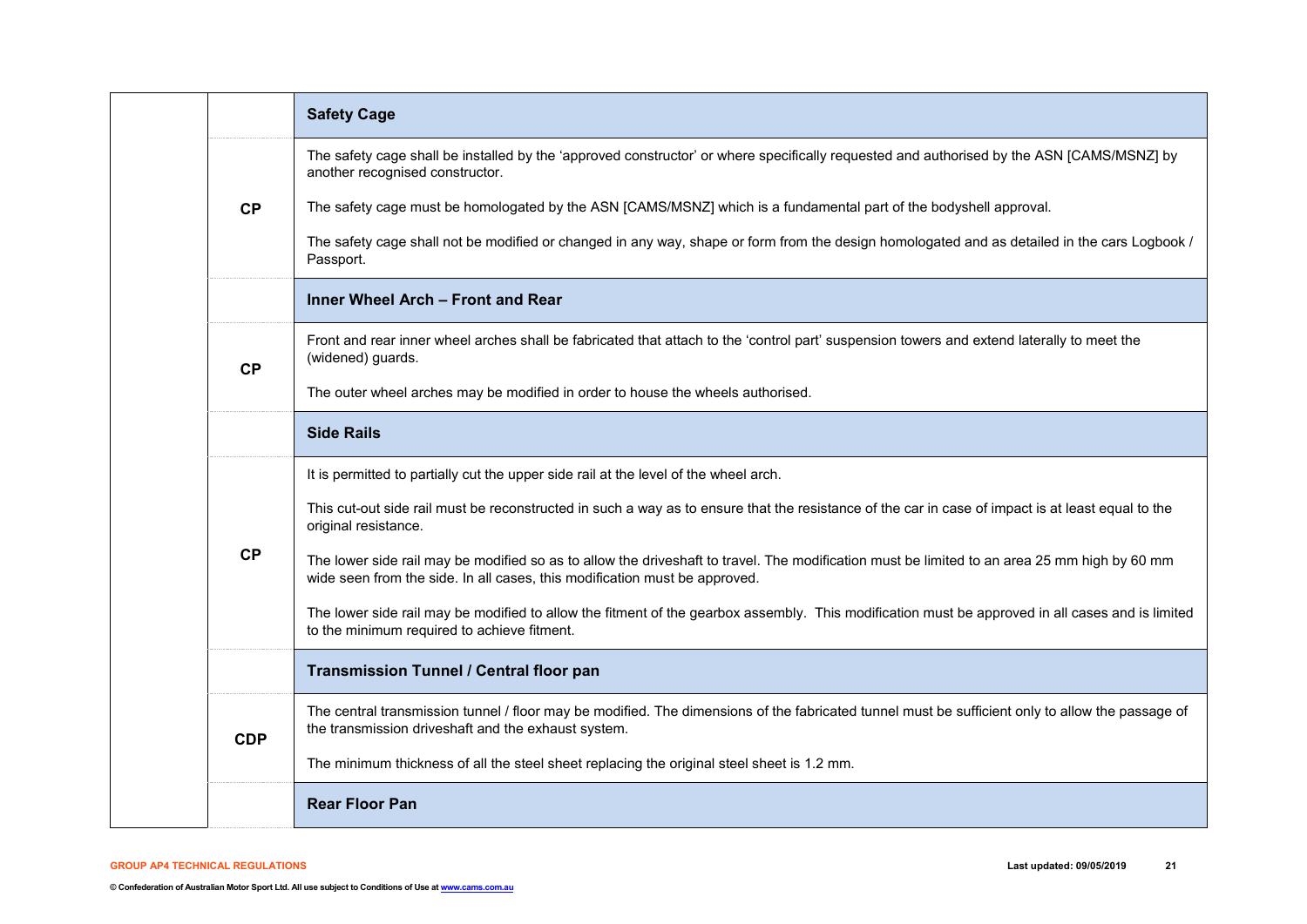|                    | <b>CDP</b> | The rear part of the interior floor may be modified by removing the spare wheel housing and adding a plane steel sheet with some beading<br>reinforcements in its place.                                                                                                                                                                                                                                                                                   |
|--------------------|------------|------------------------------------------------------------------------------------------------------------------------------------------------------------------------------------------------------------------------------------------------------------------------------------------------------------------------------------------------------------------------------------------------------------------------------------------------------------|
|                    |            | The minimum thickness of all the steel sheet replacing the original steel sheet is 1.2 mm.                                                                                                                                                                                                                                                                                                                                                                 |
|                    |            | <b>Front Cross-Member (radiator support)</b>                                                                                                                                                                                                                                                                                                                                                                                                               |
|                    | SP/FP      | The upper and/or lower front cross-member may be modified (between the headlamps of the car) to enable fitment of the engine / engine<br>ancillaries provided this does not affect the rigidity of the chassis structure. Additionally, the cross-member may be replaced with a different<br>support.                                                                                                                                                      |
|                    |            | <b>Jacking / Stand Support Points</b>                                                                                                                                                                                                                                                                                                                                                                                                                      |
|                    | <b>FP</b>  | Jacking points may be added, strengthened and/or moved in the bodyshell sill panels.                                                                                                                                                                                                                                                                                                                                                                       |
| <b>Article 9.1</b> |            | <b>Bodyshell External Panels</b>                                                                                                                                                                                                                                                                                                                                                                                                                           |
|                    |            | <b>Doors</b>                                                                                                                                                                                                                                                                                                                                                                                                                                               |
|                    | <b>SP</b>  | The series rear doors may be modified, solely for the following reasons;<br>Localised modification of the rear doors is authorised to allow the passage of the wheel, or the addition of an extended wheel arch<br>$\bullet$<br>flare.                                                                                                                                                                                                                     |
|                    | <b>CDP</b> | Lateral Side Protection; Energy Absorbing Safety Foam (NOTE: Mandatory for each CAMS Approved AP4 Vehicle)                                                                                                                                                                                                                                                                                                                                                 |
|                    |            | Energy Absorbing Safety Foam shall be fitted in accordance with CAMS National Rally Code Vehicles General including the requirement for<br>door panels. Polycarbonate side windows are permitted in accordance with the requirements for the fitment of this foam.                                                                                                                                                                                         |
|                    |            | <b>Body Kit</b>                                                                                                                                                                                                                                                                                                                                                                                                                                            |
|                    | <b>CDP</b> | A body-kit shall be created / obtained, the design of which must be approved by the ASN [CAMS/MSNZ]. The body-kit shall comprise of the<br>following parts which shall be shown (3/4 front and 3/4 rear photos) in the cars Logbook / Passport:<br>Front bumper<br>$\bullet$<br>Rear bumper<br>Front guards (LH and RH)<br>Rear guards (LH and RH) including rear door extensions<br>Side skirts<br>Rear aerodynamic device (rear spoiler / wing assembly) |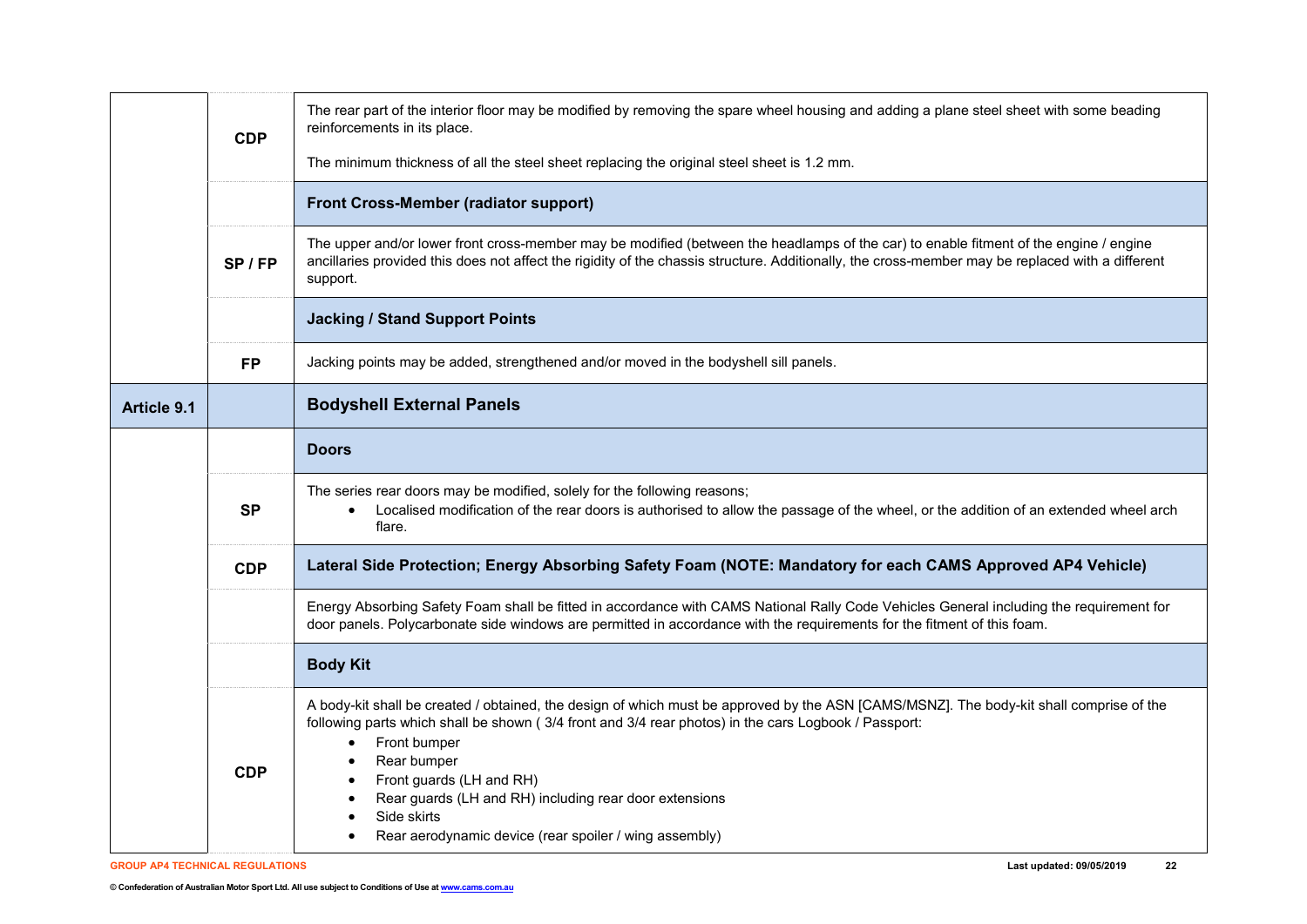|            | <b>Front Bumper</b>                                                                                                                                                                                                                                                                                                                                                                                                                                                                                                                                                                                                                                                                                                                                                                                                                                                                                                                                                                                                                                                                                                                                                                        |
|------------|--------------------------------------------------------------------------------------------------------------------------------------------------------------------------------------------------------------------------------------------------------------------------------------------------------------------------------------------------------------------------------------------------------------------------------------------------------------------------------------------------------------------------------------------------------------------------------------------------------------------------------------------------------------------------------------------------------------------------------------------------------------------------------------------------------------------------------------------------------------------------------------------------------------------------------------------------------------------------------------------------------------------------------------------------------------------------------------------------------------------------------------------------------------------------------------------|
| <b>CDP</b> | The basic shape of the series front bumper (central section) must be retained, although the following is authorised:<br>The bumper may be widened in order to align with widening of the front guards;<br>$\bullet$<br>The series grille may be replaced with wire mesh;<br>Additional openings may be made in the bumper together with the side elements of the front wings, but the total surface of openings<br>$\bullet$<br>in the protective moulding must be no more than 2500 cm2. The openings must not affect the structural integrity of the bumper;<br>The material shall be that of the series part and/or a composite material;<br>$\bullet$<br>The minimum weight of the front bumper is 4.5 kg (except if the original bumper is kept);<br>The lower part of the front bumper may be detachable. No element of this detachable part may be more than 100 mm in height and<br>protrude beyond the upper part, when seen in vertical projection; and<br>New fastenings may be created to enable ease of removal / replacement.<br>$\bullet$<br>It is permitted to remove the original mounting / crash protection parts situated between the series bumper and the bodyshell. |
|            | <b>Rear Bumper</b>                                                                                                                                                                                                                                                                                                                                                                                                                                                                                                                                                                                                                                                                                                                                                                                                                                                                                                                                                                                                                                                                                                                                                                         |
| <b>CDP</b> | The basic shape of the series rear bumper (central section) must be retained, although the following is authorised:<br>The bumper may be widened in order to align with widening of the rear guards;<br>$\bullet$<br>The material shall be that of the series part and/or a composite material;<br>Replacement of series removable decorative features with a flat surface forming an integral part of the rear bumper;<br>A modification of the original cut-out for the exhaust, or to create a 100 cm2 cut-out, is authorised; and<br>$\bullet$<br>New fastenings may be created to enable ease of removal / replacement.<br>$\bullet$<br>It is permitted to remove the original mounting / crash protection parts situated between the series bumper and the bodyshell.                                                                                                                                                                                                                                                                                                                                                                                                                |
|            | <b>Front Guards</b>                                                                                                                                                                                                                                                                                                                                                                                                                                                                                                                                                                                                                                                                                                                                                                                                                                                                                                                                                                                                                                                                                                                                                                        |
| <b>CDP</b> | The basic shape of the front guards (upper section) must be retained, although the following is authorised:<br>The guard may be widened in-line with the wider wheel-track of the car. This increase may be obtained by means of an extension or<br>$\bullet$<br>a new part may be created.<br>The material shall be that of the series part and/or a composite material;<br>$\bullet$<br>The maximum width between the guards is 1820 mm (measured on the front axle centre-line);<br>$\bullet$<br>No additional air intakes or outlets are authorised; and<br>Additional aerodynamic elements are not authorised.                                                                                                                                                                                                                                                                                                                                                                                                                                                                                                                                                                        |
|            | <b>Rear Guards</b>                                                                                                                                                                                                                                                                                                                                                                                                                                                                                                                                                                                                                                                                                                                                                                                                                                                                                                                                                                                                                                                                                                                                                                         |
| <b>CDP</b> | The basic shape of the rear guards (upper section) must be retained, although the following is authorised:<br>The guard may be widened in-line with the wider wheel-track of the car. This increase may be obtained by means of an<br>extension or a new part may be created.                                                                                                                                                                                                                                                                                                                                                                                                                                                                                                                                                                                                                                                                                                                                                                                                                                                                                                              |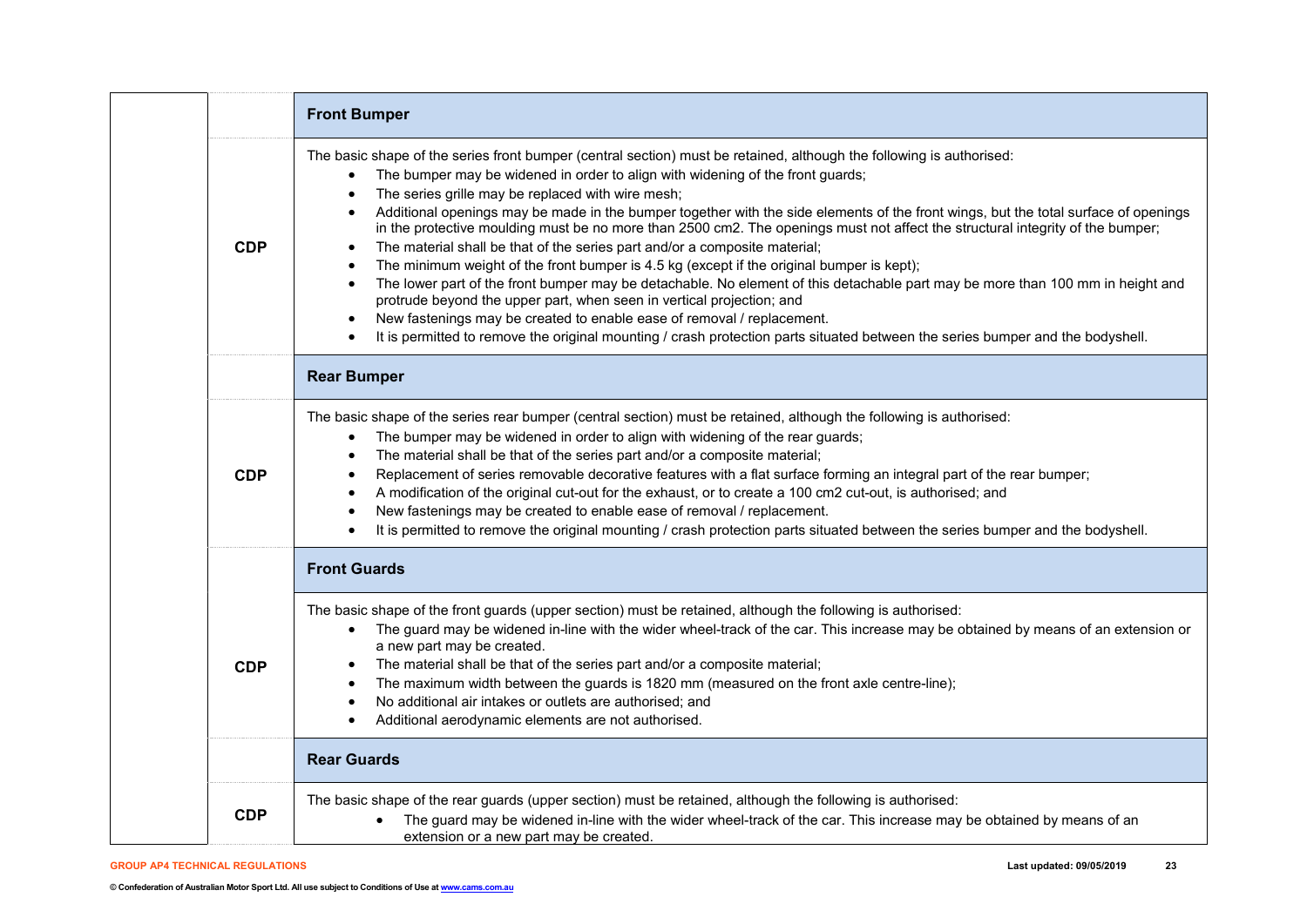|                    |           | The material shall be that of the series part and/or fibreglass;<br>$\bullet$<br>General conditions; the guards must cover the whole of the complete wheel in radial projection; this means that the upper part of<br>the wheel/tyre assembly, located vertically over the wheel hub centre, must be covered by the bodywork when measured<br>vertically.                                                                                                                                                                                                                                                                                                                                                                                                                                      |
|--------------------|-----------|------------------------------------------------------------------------------------------------------------------------------------------------------------------------------------------------------------------------------------------------------------------------------------------------------------------------------------------------------------------------------------------------------------------------------------------------------------------------------------------------------------------------------------------------------------------------------------------------------------------------------------------------------------------------------------------------------------------------------------------------------------------------------------------------|
|                    |           | <b>Side Skirts</b>                                                                                                                                                                                                                                                                                                                                                                                                                                                                                                                                                                                                                                                                                                                                                                             |
|                    | <b>FP</b> | Of free design are authorised provided they follow the shape of the original bodywork.                                                                                                                                                                                                                                                                                                                                                                                                                                                                                                                                                                                                                                                                                                         |
|                    |           | <b>Bonnet</b>                                                                                                                                                                                                                                                                                                                                                                                                                                                                                                                                                                                                                                                                                                                                                                                  |
|                    |           | The series bonnet or a composite replica is authorised. In both cases it may be internally modified to enable fitment of the engine / engine<br>ancillaries.                                                                                                                                                                                                                                                                                                                                                                                                                                                                                                                                                                                                                                   |
|                    | SP/CDP    | Cut-outs may be introduced under the following conditions:<br>They respect a maximum surface area of 1000 cm2.<br>٠<br>They have fine mesh fitted.<br>$\bullet$<br>A plastic part serving as trim may be added of maximum height in relation to the bonnet being 15 mm.                                                                                                                                                                                                                                                                                                                                                                                                                                                                                                                        |
|                    |           | <b>Boot Lid / Tailgate</b>                                                                                                                                                                                                                                                                                                                                                                                                                                                                                                                                                                                                                                                                                                                                                                     |
|                    | SP/CDP    | The series boot lid / tail gate or a composite replica is authorised.                                                                                                                                                                                                                                                                                                                                                                                                                                                                                                                                                                                                                                                                                                                          |
|                    |           | <b>Rear Aerodynamic Device</b>                                                                                                                                                                                                                                                                                                                                                                                                                                                                                                                                                                                                                                                                                                                                                                 |
|                    | SP/CDP    | The series part may be retained or replaced with an alternative device respecting the following conditions:<br>Only a single plane device is authorised which must be made in one single piece (a single profile and no adjustment flap), and must<br>$\bullet$<br>be straight in all its dimensions.<br>The device must be rigid and offer no possibility for the penetration of air (groove, hole, opening, etc.).<br>The device must be totally contained within the frontal projection of the car (excluding any side mirrors).<br>The side plates may extend beyond 110 cm, when seen from the front, but must not generate any aerodynamic force.<br>The wing will be checked with the car horizontal.<br>With the exception of the supports, it must be made from a composite material. |
| <b>Article 9.2</b> |           | <b>Windows</b>                                                                                                                                                                                                                                                                                                                                                                                                                                                                                                                                                                                                                                                                                                                                                                                 |
|                    |           | Front Windscreen - and wiper mechanism                                                                                                                                                                                                                                                                                                                                                                                                                                                                                                                                                                                                                                                                                                                                                         |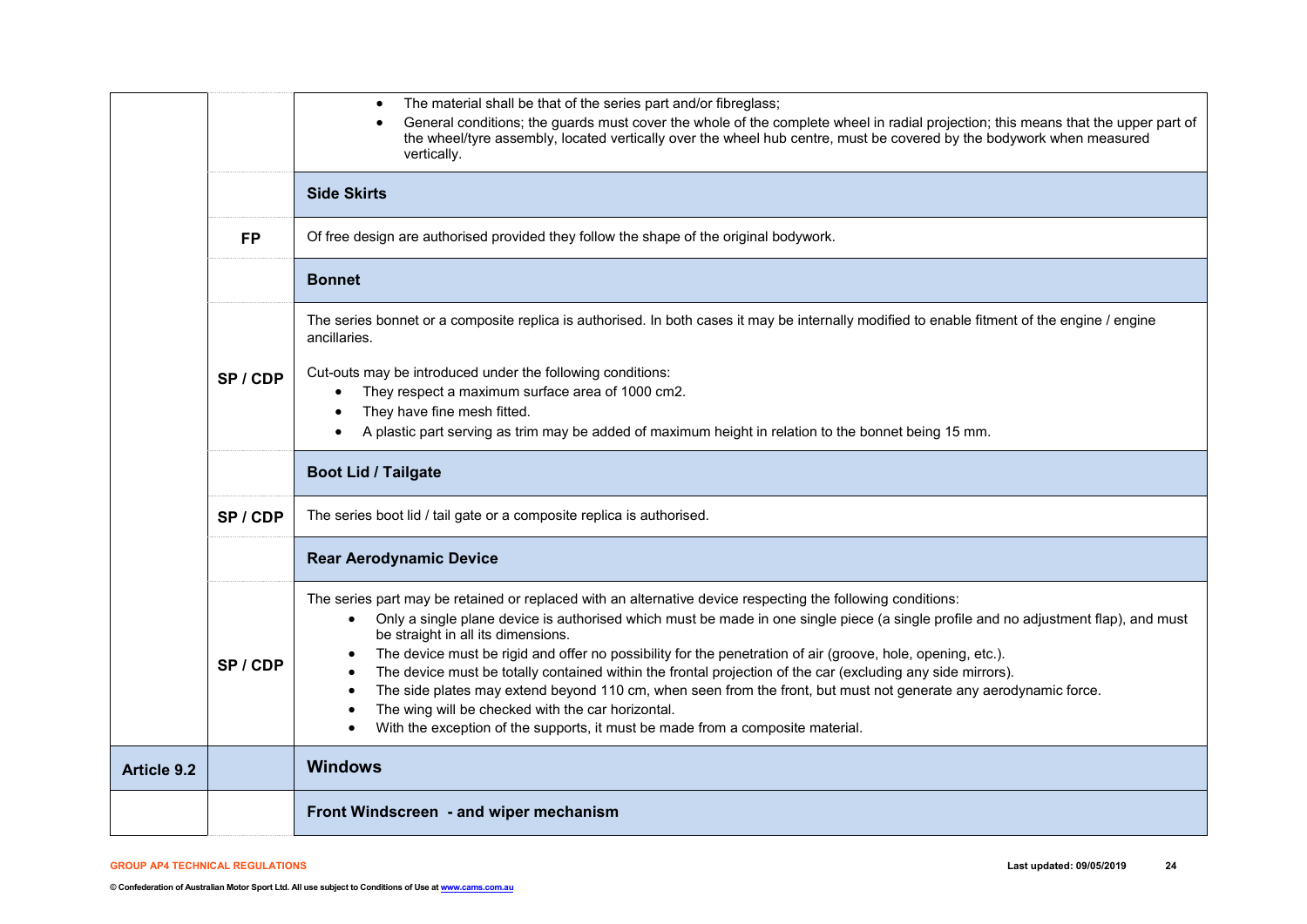|                    | $SP$ / FP  | The series windscreen is authorised or a commercially available replacement glass windscreen is authorised under the following conditions:<br>The replacement screen must be of laminated glass construction.<br>The replacement screen must be certified for road use with an indelible marking as proof.<br>The replacement screen must weigh no less than the series screen.<br>The replacement screen may incorporate hot wire elements for demisting.<br>The series (windscreen) wiper motor and mechanism may be modified or relocated (but not the sweep across the windscreen). |
|--------------------|------------|-----------------------------------------------------------------------------------------------------------------------------------------------------------------------------------------------------------------------------------------------------------------------------------------------------------------------------------------------------------------------------------------------------------------------------------------------------------------------------------------------------------------------------------------------------------------------------------------|
|                    |            | <b>Rear Windscreen</b>                                                                                                                                                                                                                                                                                                                                                                                                                                                                                                                                                                  |
|                    | SP/FP      | The series screen may be retained. The rear wiper may be removed.<br>Alternatively, polycarbonate windows are authorised under the following conditions:<br>The material must retain the original shape of the series part and shall have a minimum thickness of 3.8 mm.<br>$\bullet$<br>The rear screen shall have two external vertical metal supports.                                                                                                                                                                                                                               |
|                    |            | Front Door Windows - With Energy Absorbing Safety Foam Fitted                                                                                                                                                                                                                                                                                                                                                                                                                                                                                                                           |
|                    | <b>CDP</b> | The front door windows shall be fitted in accordance with the requirement of National Rally Code Appendix F where Energy Absorbing Safety<br>Foam is fitted.                                                                                                                                                                                                                                                                                                                                                                                                                            |
|                    |            | <b>Other Windows</b>                                                                                                                                                                                                                                                                                                                                                                                                                                                                                                                                                                    |
|                    | SP/FP      | The series windows may be retained, and the operating mechanisms are free.<br>Alternatively, polycarbonate windows are authorised under the following conditions:<br>The material must retain the original shape of the series part and shall have a minimum thickness of 3.8 mm.                                                                                                                                                                                                                                                                                                       |
| <b>Article 9.3</b> |            | <b>Bodyshell - Interior</b>                                                                                                                                                                                                                                                                                                                                                                                                                                                                                                                                                             |
|                    |            | All of the series model (aesthetic) interior trim shall be removed including carpets and sound-deadening materials. Manufacturer installed safety<br>belts and SRS equipment shall be removed                                                                                                                                                                                                                                                                                                                                                                                           |
|                    |            | <b>Front and Rear Bulkheads</b>                                                                                                                                                                                                                                                                                                                                                                                                                                                                                                                                                         |
|                    | <b>FP</b>  | For 2 and 3 volume cars the front bulkhead must provide an air-tight and fluid-tight seal between the engine and interior. For 3 volume cars,<br>additionally a rear (boot compartment) bulkhead may be fitted.                                                                                                                                                                                                                                                                                                                                                                         |
|                    |            | <b>Dashboard / Instruments</b>                                                                                                                                                                                                                                                                                                                                                                                                                                                                                                                                                          |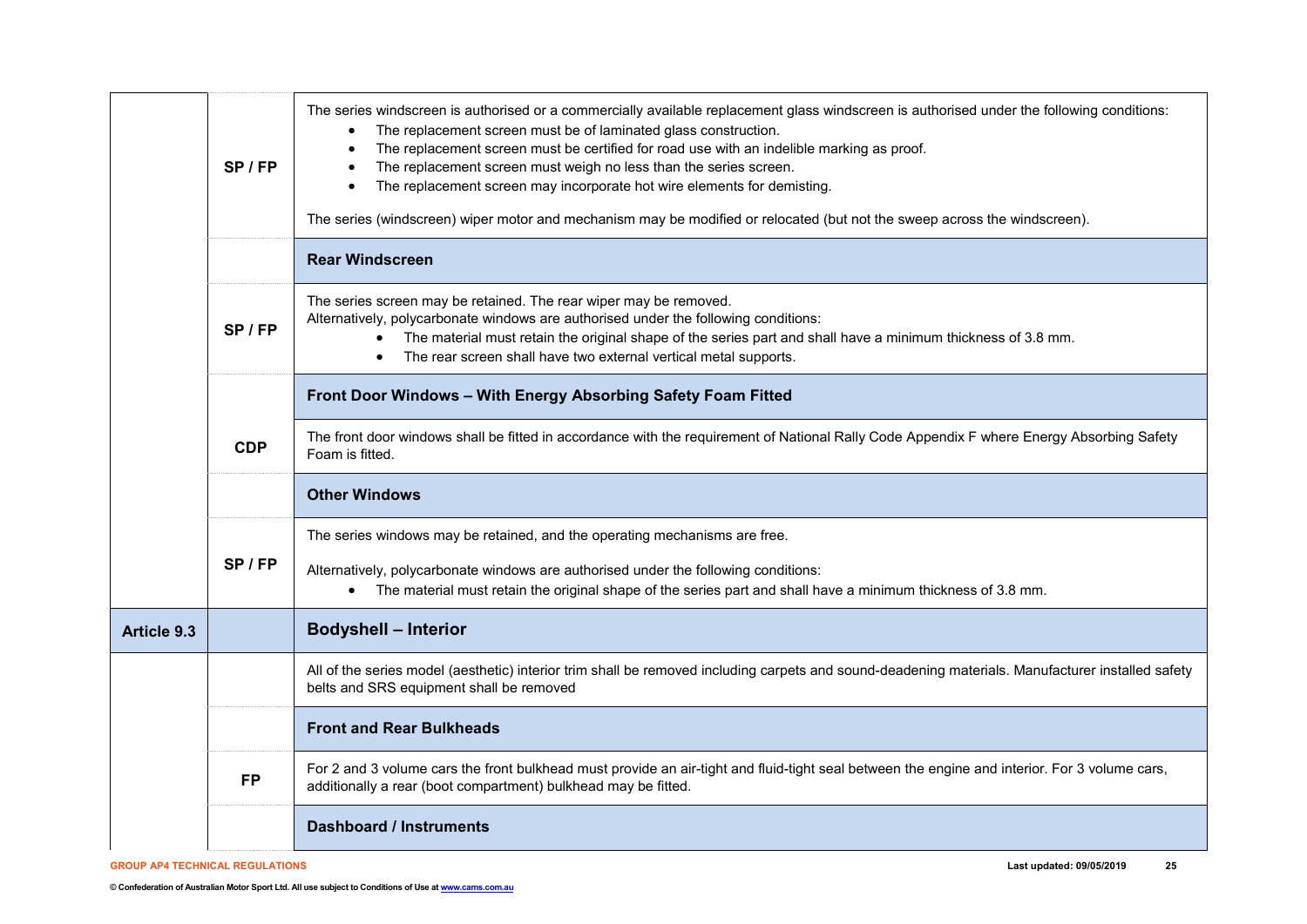|                    | <b>SP</b>                                                            | The series dashboard may be modified or replaced with a dashboard of an alternate material although the general shape and appearance of the<br>original must be retained.<br>The anchorage points may be modified / added to for the sole purpose of installing the safety cage.<br>The trim situated below the dashboard and which is not a part of it may be removed.                               |  |  |  |  |
|--------------------|----------------------------------------------------------------------|-------------------------------------------------------------------------------------------------------------------------------------------------------------------------------------------------------------------------------------------------------------------------------------------------------------------------------------------------------------------------------------------------------|--|--|--|--|
|                    | SP/FP                                                                | The series instruments are authorised, or instruments may be freely sourced provided compliance is maintained with that as required by local<br>authorities. (i.e. Registration or Warrant of Fitness etc.)                                                                                                                                                                                           |  |  |  |  |
|                    | Supplementary panels for instruments and/or switches are authorised. |                                                                                                                                                                                                                                                                                                                                                                                                       |  |  |  |  |
|                    |                                                                      | <b>Heating / Air-conditioning</b>                                                                                                                                                                                                                                                                                                                                                                     |  |  |  |  |
|                    | $SP$ / FP                                                            | The series heating / AC system may be removed in which case an electric demist system or similar system must be retained, to ensure that an<br>effective method of demisting the windscreen is maintained.                                                                                                                                                                                            |  |  |  |  |
| <b>Article 9.4</b> |                                                                      | <b>Underbody protection / Mud-Flaps</b>                                                                                                                                                                                                                                                                                                                                                               |  |  |  |  |
|                    | <b>FP</b>                                                            | The fitting of underbody protections is authorised under the following conditions:<br>They are made from an authorised material; Kevlar, Aluminium, steel or plastic.<br>They are designed to be removable.<br>They are designed exclusively and specifically to protect the following parts; Engine, Radiator, Suspension, Gearbox, Transmission,<br>Fuel tank, Steering, Exhaust and Extinguishers. |  |  |  |  |
|                    | <b>FP</b>                                                            | Transverse mud-flaps shall be fitted to the bodywork that cover the whole width / height of each tyre [when viewed from the rear of the vehicle]<br>and have a ground clearance between 50 mm and 100 mm [when the vehicle is stationary]. The material shall be flexible and have a minimum<br>thickness of 4.0 mm.                                                                                  |  |  |  |  |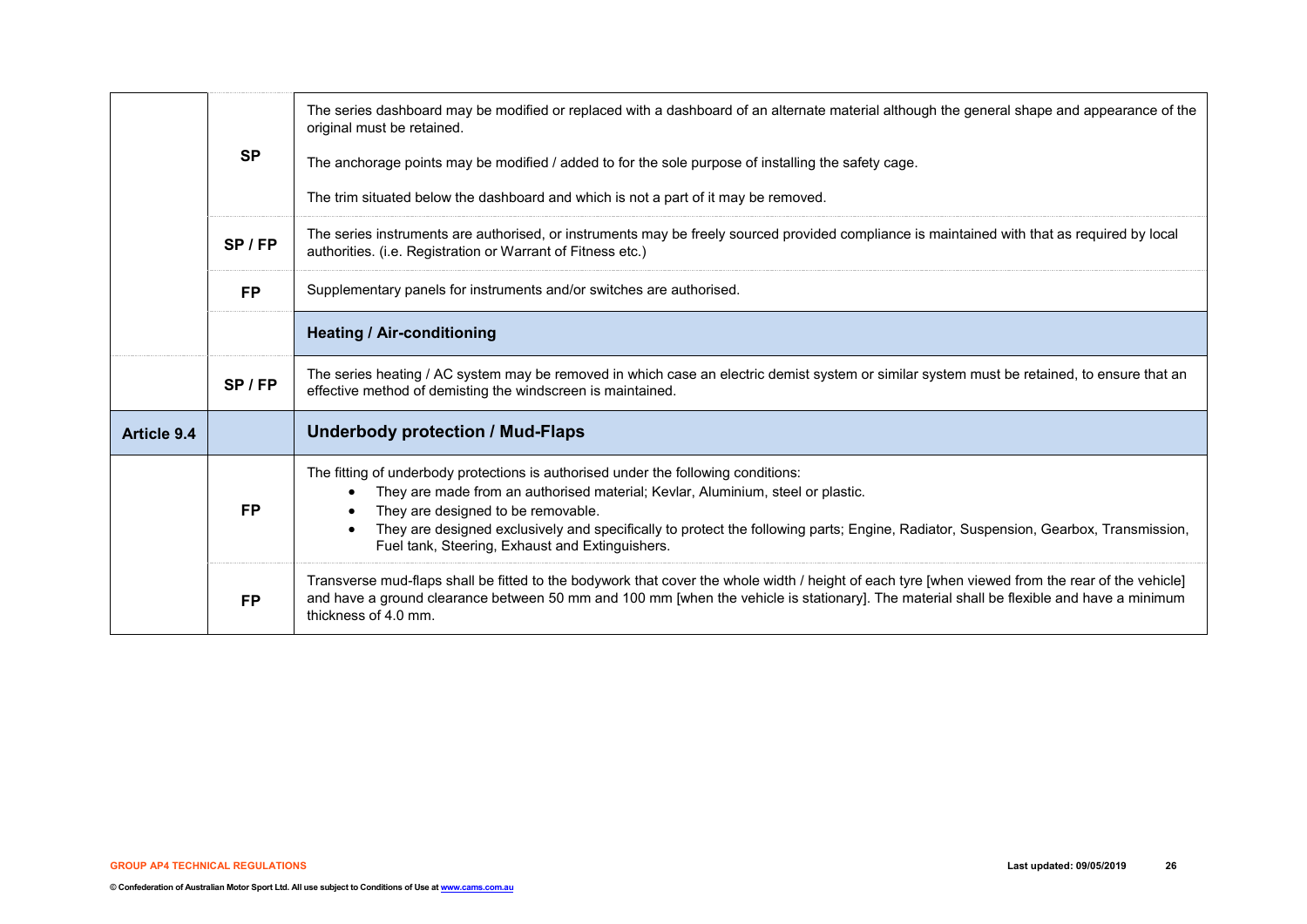# **4. PART 3 - APPROVED CONSTRUCTORS AND CONTROL PARTS LIST**

## **LIST 1 – CAMS APPROVED CONSTRUCTORS / COMPANIES**

- The following companies are authorised to perform the bodyshell modifications as prescribed in PART TWO Article 9.0 of these regulations;
- For MSNZ Approved Constructors refer to MSNZ Group AP4: [www.motorsport.org.nz](http://www.motorsport.org.nz/) or c/[o technical@motorsport.org.nz](mailto:technical@motorsport.org.nz)
- Expressions of interest to become an 'Approved Constructor' should be directed to the ASN of the country in which the applicant operates.

| <b>Constructor / Company</b>                                                             | <b>Location</b>       | <b>Physical Address</b>                                                                       | <b>Contact information</b>                                               |
|------------------------------------------------------------------------------------------|-----------------------|-----------------------------------------------------------------------------------------------|--------------------------------------------------------------------------|
| Race Torque Engineering<br><b>NOTE:</b><br>MAXI Car agent; and<br><b>AP4 Constructor</b> | Perth - Australia     | Race Torque Engineering Pty Ltd<br>16 Action Place<br>Wangara, Perth 6065<br><b>Australia</b> | Lane Heenan -<br>+61 8 930 26388                                         |
| <b>MPart AB</b>                                                                          | Orebro - Sweden       | <b>MPart AB</b><br>Berglundavagen 3B<br>OREBRO,<br>Sweden                                     | Tomas Weng - tomas@mpart.se                                              |
| <b>Neal Bates Motorsport</b>                                                             | Canberra - Australia  | <b>Neal Bates Motorsport</b><br>48 Sheppard Street<br>Hume ACT 2620<br>Australia              | Darryl Bush - +61 (0) 2 6201536<br>darryl.bush@bigpond.com               |
| <b>High Country Motorsports</b>                                                          | Jindabyne - Australia | <b>High Country Motorsports</b><br>22 River Run Road<br>Jindabyne NSW 2627<br>Australia       | Chris Higgs - +61 (0) 421 484 420<br>chris@highcountrymotorsports.com.au |